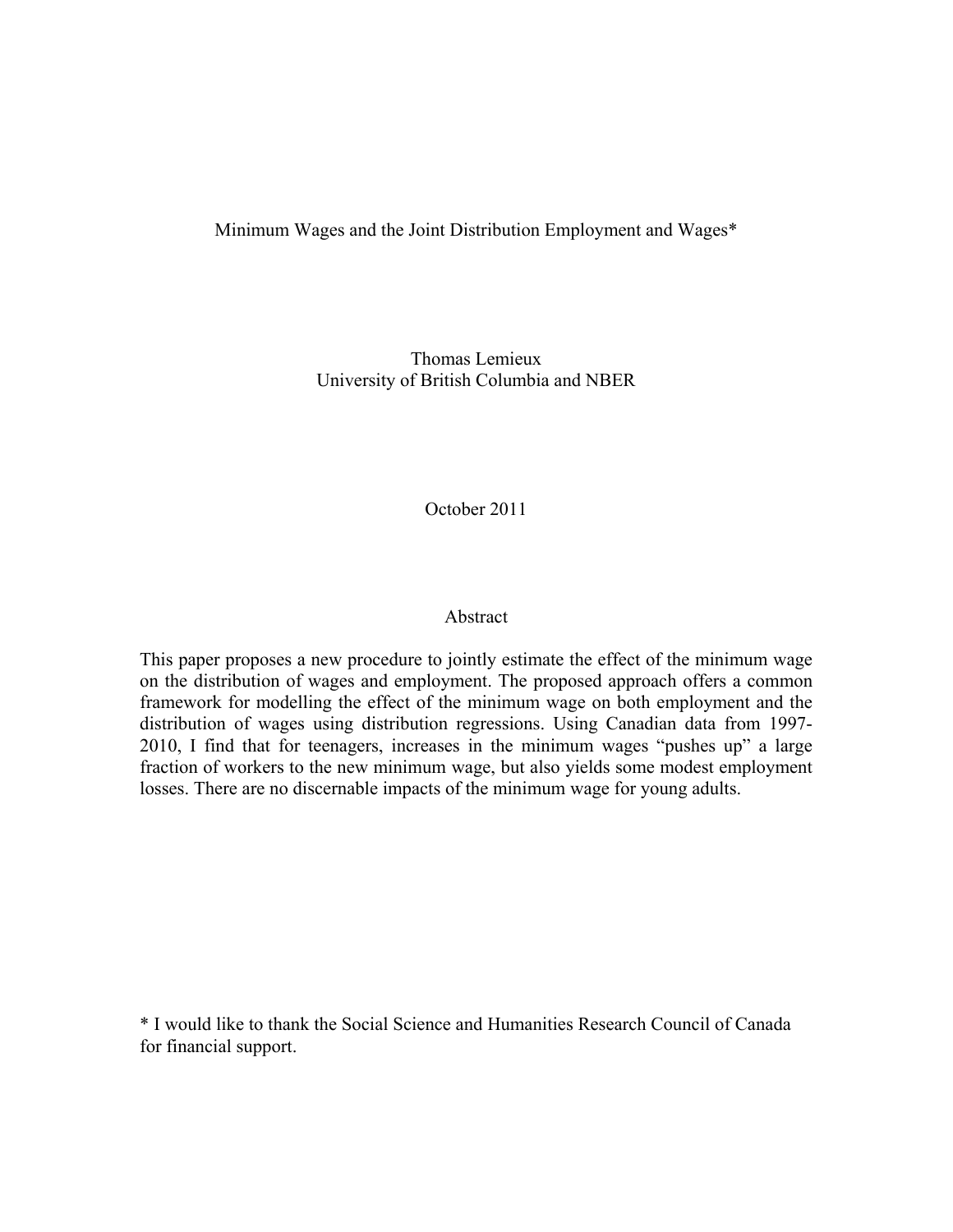## **1. Introduction**

Estimating the effect of changes in the minimum wage on employment is one of the most extensively studied issues in labor economics. Most recent studies use a difference-indifference research design to link state- or province-specific changes in the minimum wage to changes in employment or unemployment. This approach has long been used in Canada where minimum wages are set at the provincial level. A similar research design has also been increasingly used in the United States since state minimum wages have frequently exceeded the value of the federal minimum wage over the last two decades.

 As is well known, difference-in-differences estimates rely on the strong assumption that absent changes in the minimum wage, employment would have changed by the same amount in each jurisdiction. Existing Canadian studies have all relied on this assumption, but recent US studies show that it appears to be violated in actual data. For instance, Allegretto, Dube, and Reich (2011) show that difference-in-differences estimates of employment effects of the minimum wage for teenagers are not robust to the inclusion of state-specific trends. Likewise, Dube, Reich, and Lester (2010) also find that disemployment effects of the minimum wage disappear when an arguably better control group (contiguous counties in other states) is used as counterfactual in the estimation.

 Another important way of assessing the validity of the difference-in-differences design is to look at the "first-stage" impact of minimum wages on the average wage in the jurisdiction. It is very likely that statistically significant employment effects are spurious unless there is also a "strong" effect of the minimum wage on average wages. A first contribution of the paper is to show such "first-stage" estimates for Canada, something existing studies have failed to do because of the lack of good and consistent micro-data on wages (and employment) until recent years.

 But while looking at the effect of the minimum wage on average wages is an important check to be performed when studying the connection between minimum wages and employment, focusing on the average only represents a very coarse representation of how the minimum wage affects the wage distribution. Indeed, DiNardo, Fortin, and Lemieux (1996), Lee (1999), and Autor, Manning, and Smith (2009) all show that the effect of the minimum wage is concentrated at the bottom end of the distribution, with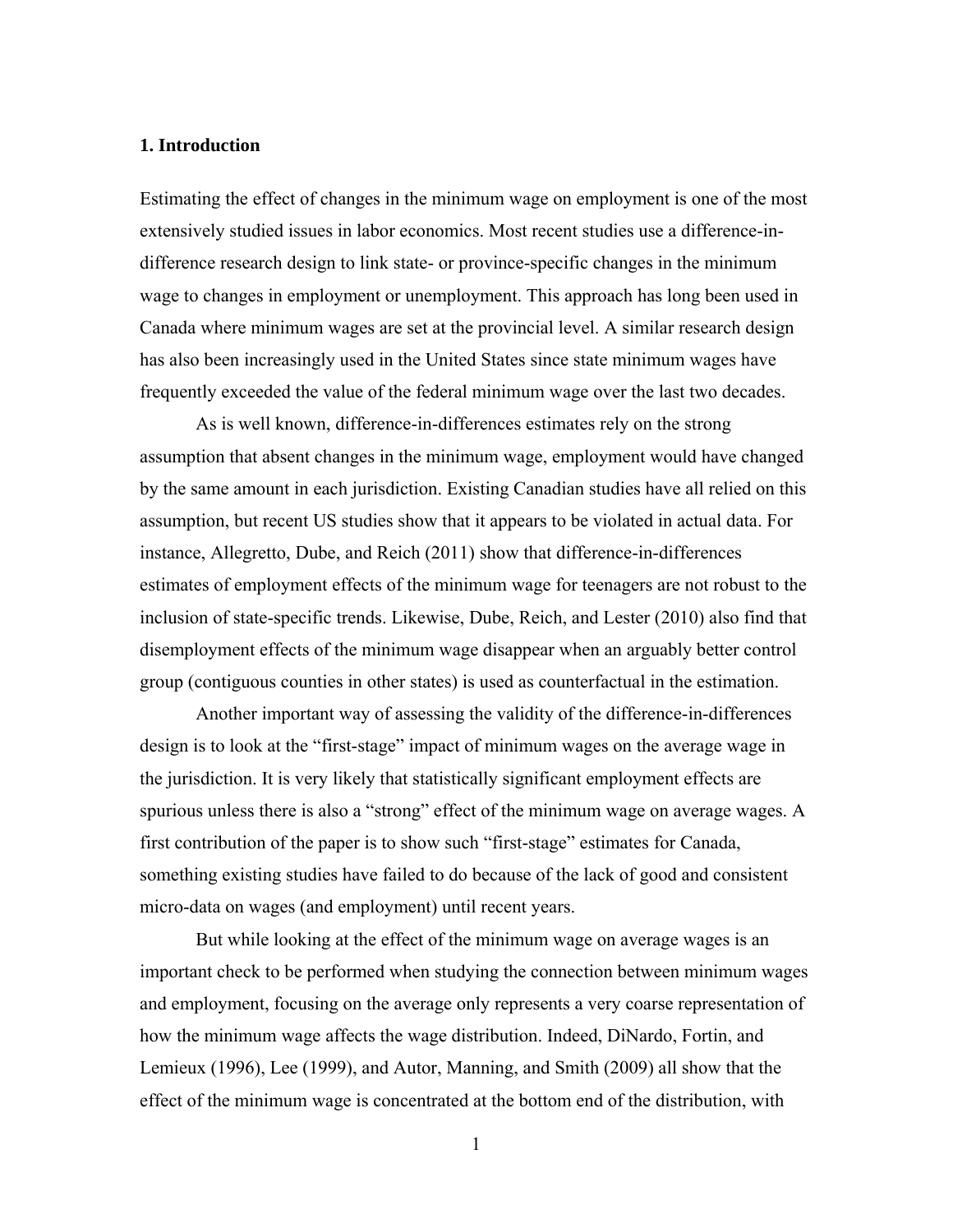some limited spillover effects above the minimum wage, but no noticeable impact for higher wage values. Accordingly, one would expect most employment effects to be concentrated among low-wage workers earning about the minimum wage, and essentially no employment impact among high-wage workers.

 The main contribution of this paper is to propose a distribution regression approach to estimate the joint effect of the minimum wage on the distribution of wages and employment at different points of the wage distribution. Unlike most of the literature on the distributional effects of the minimum wage that has focused on its impact on different quantiles of the wage distribution, here I model the impact of the minimum wage on the proportion of the population earning at least a certain wage. When the wage is very low, this proportion is simply the fraction of individuals employed in the population. As such, the proposed approach nests the standard difference-in-differences design that only focuses on this simple proportion, at opposed to a family of proportions computed for each wage level.

 The proposed approach has several advantages relative to the existing literature. First, it provides an additional way of testing the validity of the difference-in-differences design. In particular, since the minimum wage should have little impact at the top end of the wage distribution, it should not affect the proportion of the population earning above a relatively high wage level. Finding an effect of the minimum wage on that proportion would likely suggest a spurious correlation between the minimum wage and other unmodelled labor market factors (macro shocks, other regulations, etc.).

 Second, the proposed approach can be used to test the predictions of different models that have been proposed to understand the impact of the minimum wage on wages and employment. For instance, it is possible to distinguish the case where all individuals with a latent wage below the minimum wage lose their jobs, from one with labor market imperfections where most of these individuals end up earning exactly the minimum wage, which generates a spike in the wage distribution.

 Third, the approach provides a richer description of what happens to both wages and employment at different points of the wage distribution. This helps better assess the welfare consequences of the minimum wage by showing which groups benefit from higher wages, and which groups may suffer in terms of employment losses.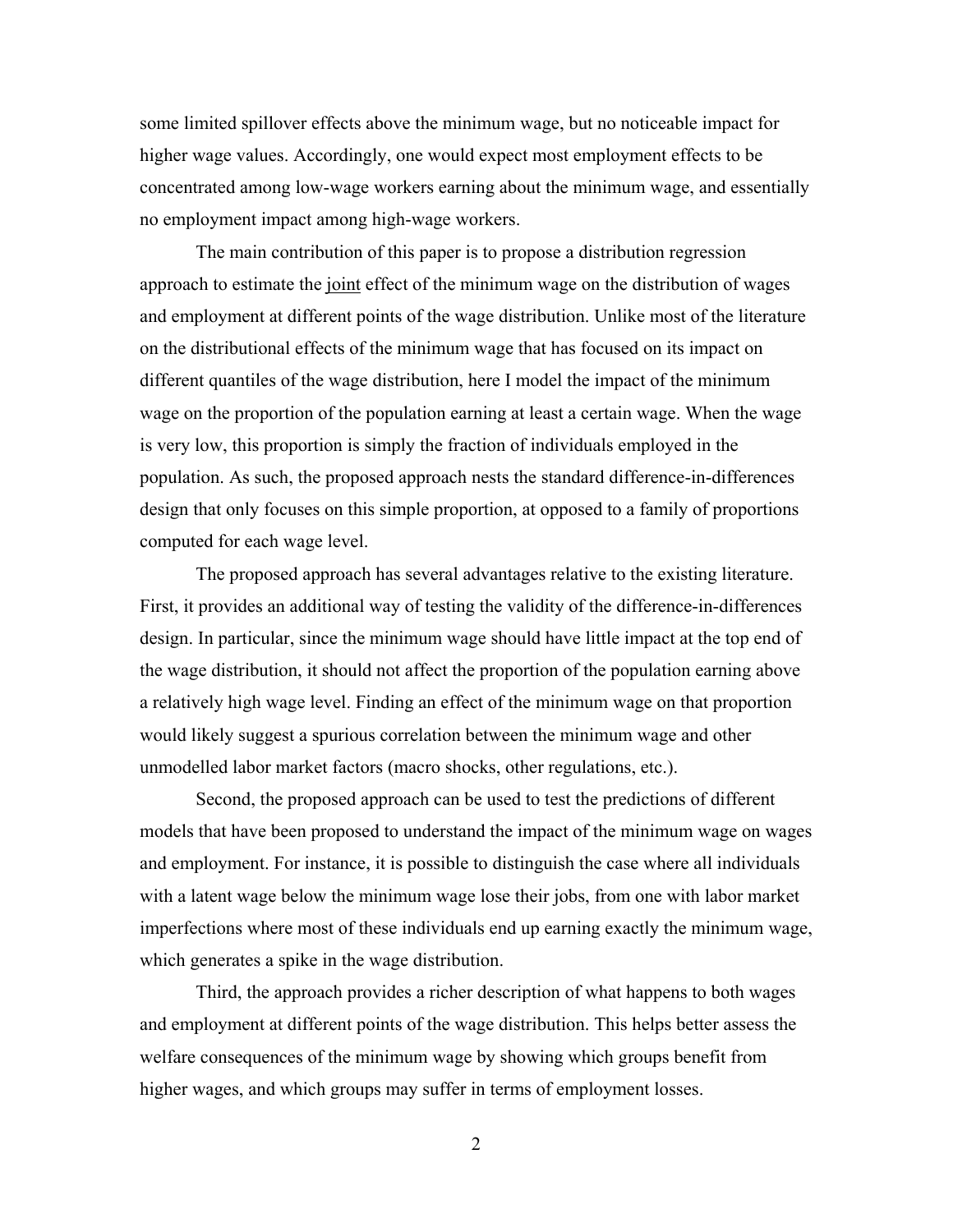The proposed approach is applied to the case of Canada for the years 1997 to 2010. Canada provides a useful setting for looking at the impact of the minimum wage on wages and employment since the minimum wage has always been set (with a few exceptions) at the provincial level. This feature of the Canadian labor market suggests using a difference-in-differences approach. Not surprisingly, most existing studies have used this research design to estimate the employment impact of the minimum wages (see, e.g., Grenier and Séguin, 1991, Baker, Benjamin, and Stanger, 1999, Campolieti, Fang, and Gunderson, 2005, and Campolieti, Gunderson, and Riddell, 2006).

 One innovation of this paper is to use detailed wage data from the Labour Force Survey (LFS) that has been collected for the incoming rotation group since January 1997. The LFS wage data are very similar to the data collected in the outgoing rotation group of the Current Population Survey (CPS) that has been used extensively in U.S. minimum wage studies. With wage data from the LFS available for almost fifteen years, it is now possible to estimate a "first-stage" equation for Canada showing the direct impact the minimum wage on average wages to assess the validity of the difference-in-differences design. More importantly, the rich wage data combined with the large variation in minimum wages over provinces and time provides an ideal setting for implementing the distribution regression approach suggested in this paper.

Interestingly, the average minimum wages (across provinces) in Canada is now at its highest level (relative to manufacturing wages) since the late 1970s (see Appendix Figure A1). As a result, existing studies based on older data may only provide limited guidance on the potential impact of the minimum wage in 2011. One timely contribution of the paper is thus to analyze the impact of the minimum wage on wages and employment in the current era of relatively high minimum wages.

 The rest of the paper proceeds as follows. Section 2 presents the distribution regression approach I use to model the joint distribution of wages and employment. It also shows how this approach can be used to test the predictions from various models. Section 3 describes the data and the institutional setting. Section 4 presents standard difference-in-differences estimates of the impact to the minimum wage on employment and wages for teenagers and young adults. Section 5 presents the main results estimated using distribution regressions, and Section 6 concludes the paper.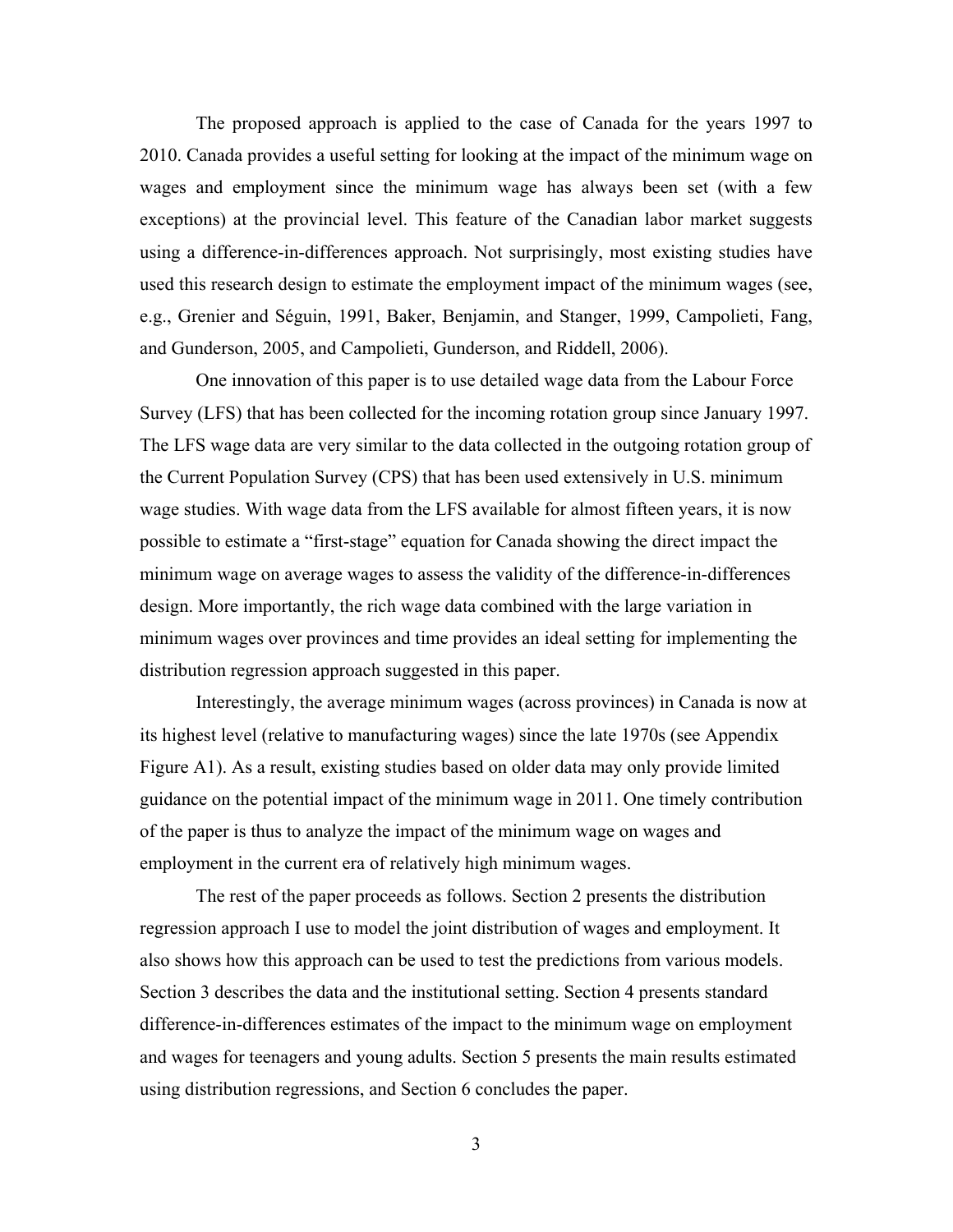#### **2. Distribution Regression Approach**

## *2a. Distributional effects of changes in the minimum wage*

The econometric approach used in this paper can be motivated using a few examples. Consider a situation where, in absence of a minimum wage, *i)* a fraction *p* of the population is employed, and *ii)* the distribution of wages among workers follows a (normal) bell shape distribution illustrated in Figure 1a. Figure 1b summarizes the information about the probability of working and the probability of earning a wage rate of at least *w*, conditional on working. Strictly speaking, Figure 1b is the survivor function (one minus the CDF, i.e. 1-F(*w*)) rescaled for the proportion of individuals working  $(p)$ , which is set to 0.7 in this particular example.

Consider what happens when a minimum wage  $W_m$  is introduced. In Figure 1, I consider the extreme example where all workers whose wage in absence of a minimum wage is lower than  $W_m$  lose their job when the minimum wage is introduced. In this particular setting, the bell shaped distribution in Figure 1a represents the distribution of latent wages,  $W^*$ . Workers with a latent wage above  $W_m$  are paid the latent wage, while workers with a latent wage under  $W_m$  lose their job.

 To simplify things assume that, in absence of a minimum wage, the work decision is random and all individuals face the same probability *p* of being employed. The wage and employment determination is thus characterized as follows:

Employed at  $W = W^*$  with probability *p* if  $W^* \geq W_m$ Not employed with probability 1-*p* if  $W^* \geq W_m$ Not employed if *W\* < Wm*

It follows that the rescaled survivor function  $RS(w)$  is given by:

 $RS(w) = p(1 - F(W_m))$  if  $w \leq W_m$ , and  $RS(w) = p(1 - F(w))$  if  $w > W_m$ .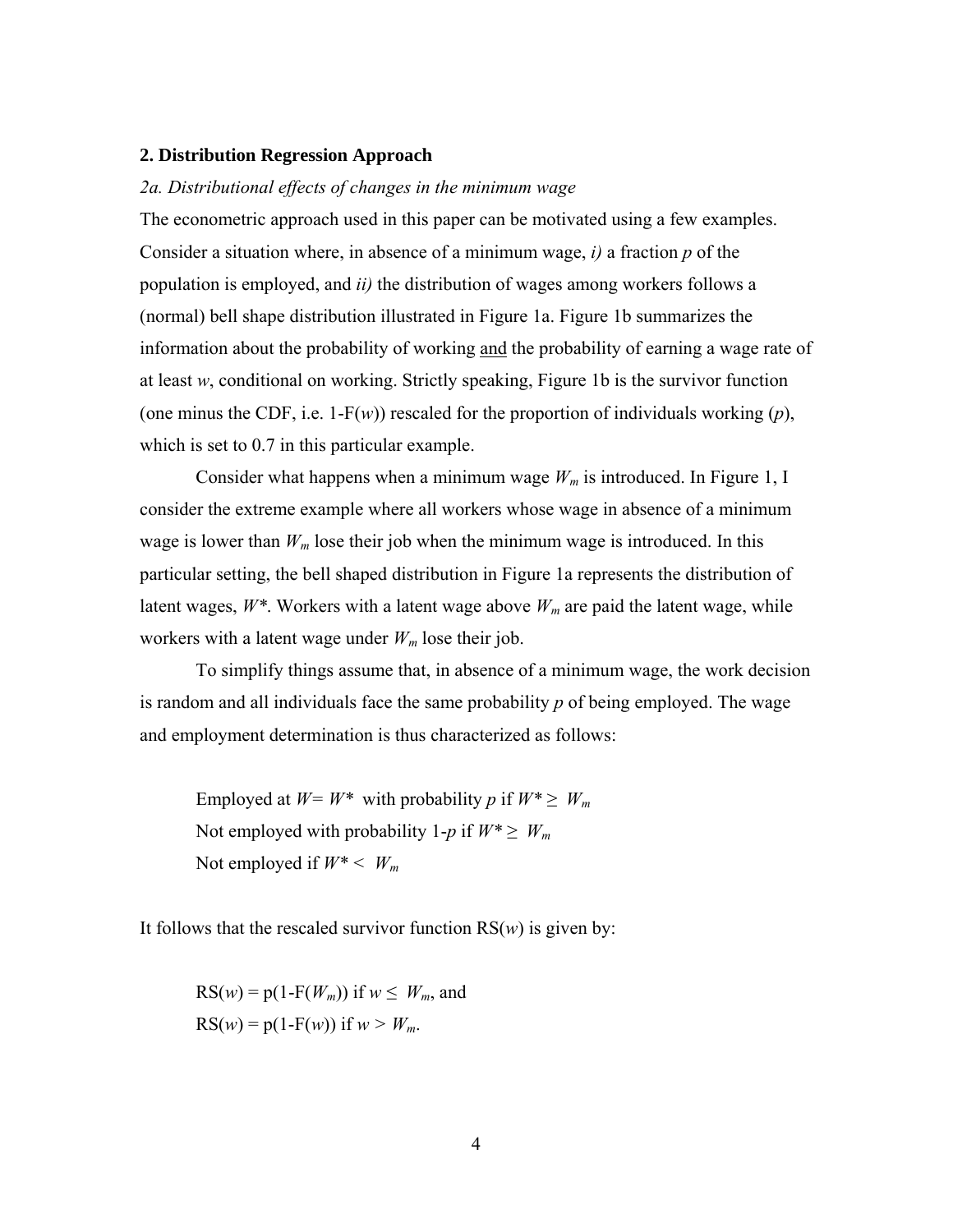where F(.) is the CDF of latent wages. This "truncation" model is represented graphically in Figures 1a and 1b for two values of the minimum wage,  $W_m = 4$  and  $W_m = 5$ . In Figure 1a, employment losses due to the introduction of a minimum wage of 4 is captured by the shaded area under the density of latent wages to the left of  $W_m = 4$ . The additional employment loss linked to a further increase of the minimum wage to 5 is the other shaded area underneath the density (between  $W_m = 4$  and  $W_m = 5$ ).

 Figure 1b shows what happens to the rescaled survivor function when a minimum wage is introduced. Since there are no longer any wage observations below the minimum wage, the rescaled survivor function is flat (at  $RS(w) = p(1 - F(W_m))$ ) for all wage values below  $W_m$ . For values of *w* above the minimum wage,  $RS(w)$  is the same as in the absence of a minimum wage.

 Increasing the minimum wage from 4 to 5 first reduces the rescaled survivor from  $p(1-F(4))$  to  $p(1-F(5))$ ). For wage values between 4 and 5, the effect on employment gets progressively smaller and reaches zero for  $w \ge 5$ . More generally, the effect of raising the minimum wage from  $W_m$  to  $W_m$ ' on the rescaled survivor function is equal to:

$$
p(1 - F(W_m')) - p(1 - F(W_m))) = p(F(W_m) - F(W_m')) < 0 \text{ if } w \le W_m,\tag{1a}
$$

$$
p(1 - F(W_m')) - p(1 - F(w))) = p(F(w) - F(W_m')) < 0 \quad \text{if } W_m < w \le W_m', \tag{1b}
$$

$$
0 \quad \text{if } w > W_m'. \tag{1c}
$$

This simple model has some strong implications for how changes in the minimum wage affect the employment at different point of the distribution. For low values of wages  $W_0$ that fall below all observed values of the minimum wage, the rescaled survivor function  $p(1-F(W_0))$  is the overall employment rate in the labor market. So equation (1a) provides the traditional employment effect of the minimum wage.

 At the other end of the spectrum, equation (1c) indicates that the fraction of the population that is employed and earns a wage above the higher value of the minimum wage  $(W_m)$  should not be affected by an increase in the minimum wage. Finally, for wages between the lower and higher values of the minimum wage, equation (1b) shows that the effect of the minimum wage should be negative but smaller (in absolute terms) than the overall employment effect shown in equation (1a).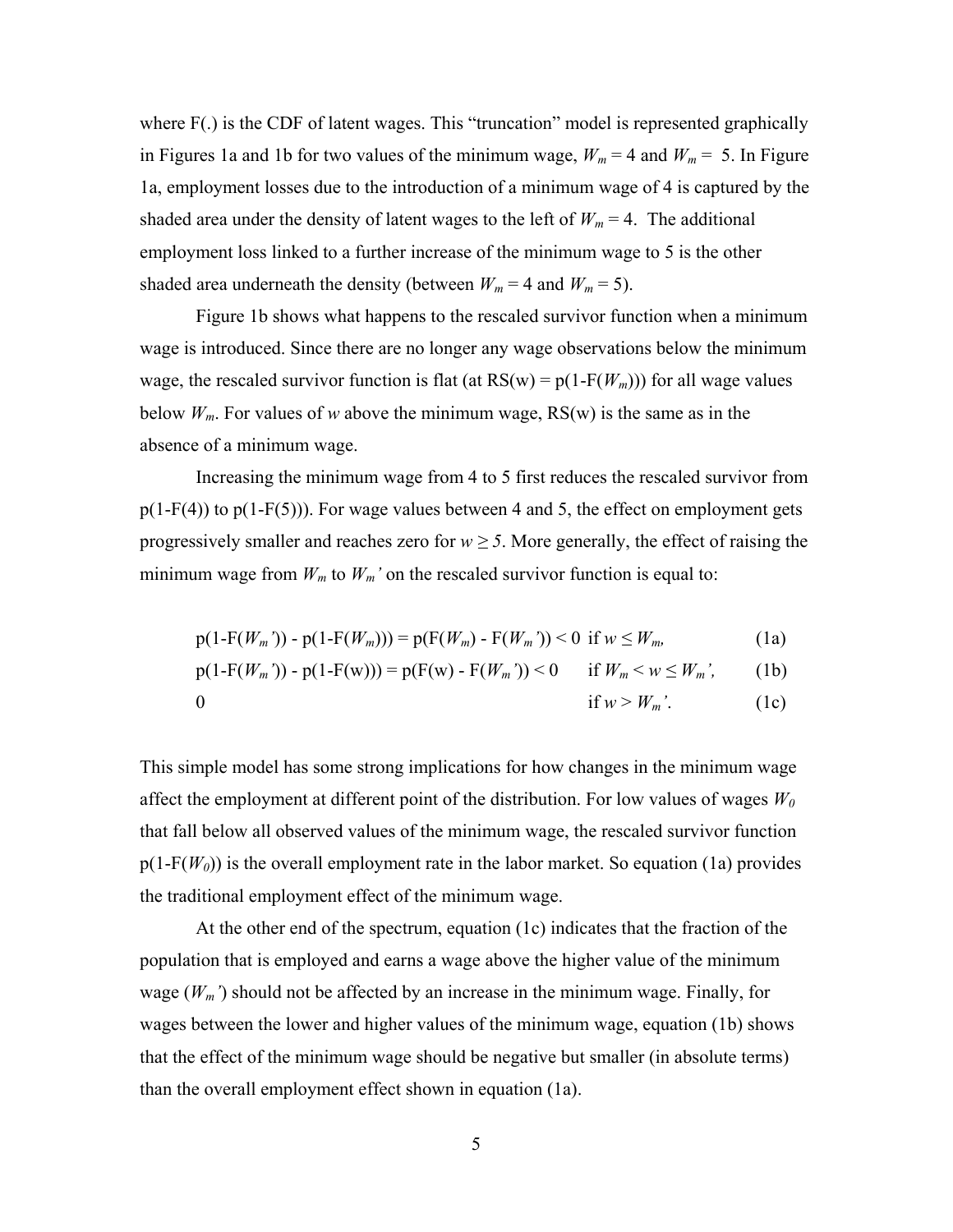The pure truncation model presented in Figure 1 is clearly too extreme. Many studies such as DiNardo, Fortin, and Lemieux (1996) have shown clear visual evidence of a spike in the wage distribution right at the value of the minimum wage. This suggests that some of the workers with a latent wage  $W^*$  lower than the minimum wage  $W_m$  end up earning exactly  $W_m$  instead of losing their job. In the extreme version of this "spike" model presented in Figure 2, all workers with a latent wage smaller than  $W_m$  end up earning exactly *Wm*.

 Figure 2a shows that in this pure "spike" model, all workers who would have lost their job in the truncation model end up at a mass point corresponding to the value of the minimum wage. The mass point generates a discontinuous drop in the rescaled survivor function at the values of the minimum wage featured in Figure 2b ( $W_m = 4$  and 5). As in the case of the truncation model, the rescaled survivor is flat until we reach the value of the minimum wage, since no workers earn less than the minimum. The difference is that there is no disemployment effect, which means that the rescaled survivor function unless drops down once the wage exceeds the value of the minimum wage.

 Using the same procedure as before, we now get a very different effect of raising the minimum wage from  $W_m$  to  $W_m$ ' on the rescaled survivor function:

0 if  $w \leq W_m$ , (2a)

 $p(1-F(0)) - p(1-F(w))) = pF(w) > 0$  if  $W_m < w \le W_m'$ , (2b)

$$
0 \qquad \qquad \text{if } w > W_m'. \tag{2c}
$$

The fact that an increase in the minimum wage has no impact for low values of the wage is another way of restating that there are not disemployment effects in the "spike" model. For values between the lower and higher minimum wages (equation 2b), the effect is positive, reflecting the fact that increasing the minimum wage pushes up workers with lower latent wages all the way to the value of the minimum wage. As before, the minimum wage has no effect at the top end of the distribution (equation 2c) since wages, and thus employment probabilities are unaffected in that part of the distribution.

 Since assuming away any employment effect may be unrealistic, Figure 3 illustrates an "in-between" case where there is both a spike and some negative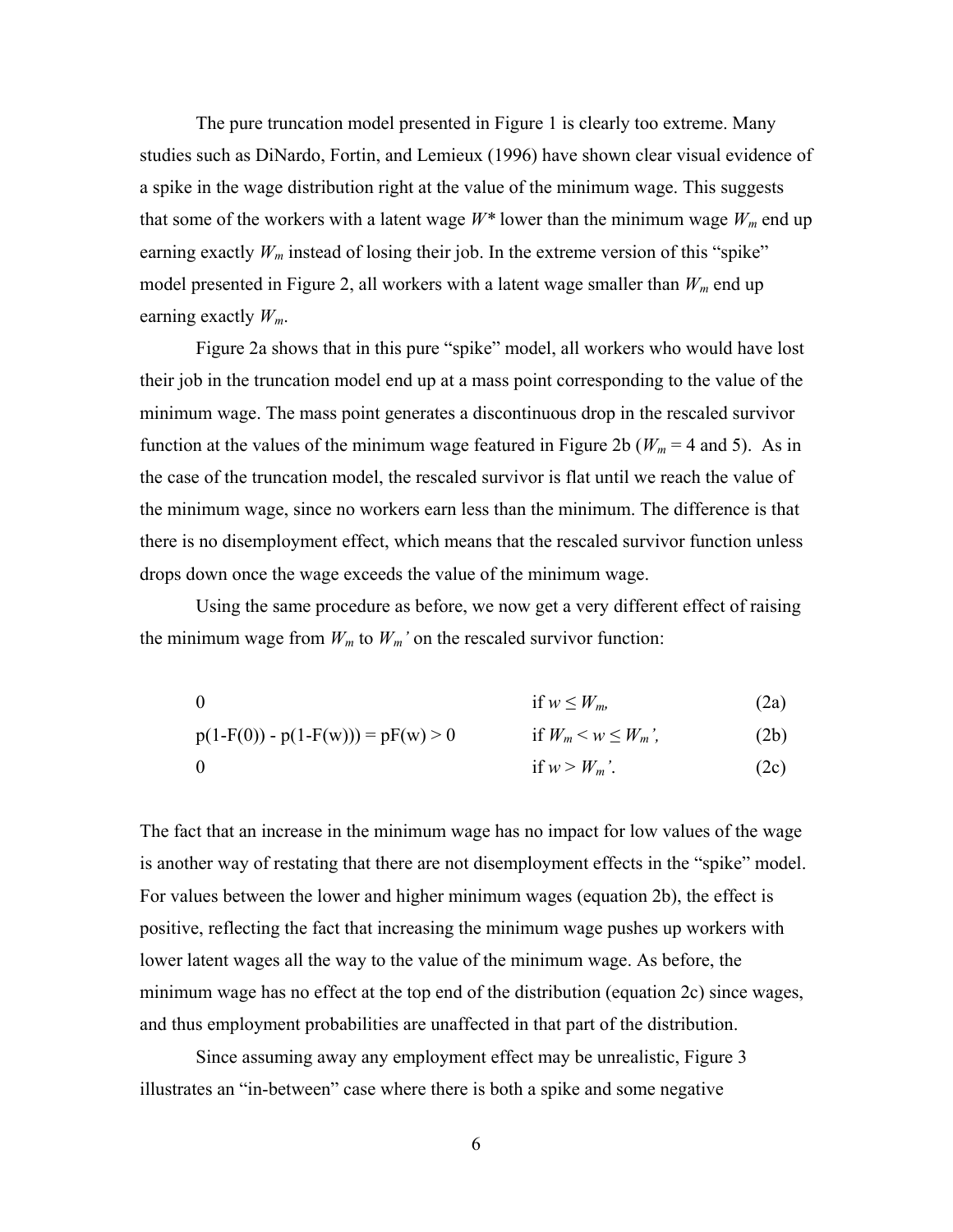employment effects. In terms of the rescaled survivor function, we get that as in the case of the truncation model, the rescaled survivor decreases in response to an increase in the minimum wage for wages  $w \leq W_m$ . But as in the case of the pure spike model, the effect turns positive when  $W_m < w \leq W_m$ . As before, there is no impact on the rescaled survivor for values of the wage above *Wm* .

 Finally, both Lee (1999) and Autor, Manning, and Smith (2009) show some evidence of spillover effects of the minimum wage. This is captured in Figure 4 where the minimum wage also has a positive impact on the value of the rescaled survivor just above the minimum wage. As long as spillovers are limited in the sense that they don't affect the whole upper tail of the wage distribution, we would expect a positive effect on the rescaled survivor for values of the wage just above the minimum wage, but no effect further up the distribution.

## *2b. Empirical implementation*

The empirical analog of the rescaled survivor function is obtained by computing the fraction of individuals in province *p* at time *t* who are employed and earn a wage of at least *w*:

$$
RS_{pt}(w) = (1/N_{pt}) \Sigma_i 1(E_{ipt} = 1 \text{ and } W_{ipt} \ge w), \tag{3}
$$

where  $E_{ipt}$  is a dummy indicator for employment of individual *i* in province  $p$  at time  $t$ ,  $N_{pt}$  is the number of observations,  $W_{ipt}$  is the observed wage rate, and 1(.) is the indicator function.

 The effect of the minimum wage can then be estimated by running the (secondstep) distribution regression:

$$
RS_{pt}(w) = f(W_{m,pt}, w) + \delta_p(w) + \gamma_t(w) + \beta(w)X_{pt} + \varepsilon_{pt}(w),
$$
\n(4)

or a version of the equation where  $RS_{pt}(w)$  is replaced with the log odds  $log[RS_{pt}(w)]$  $log[1-RS_{\text{pt}}(w)]$ . Note that one could also include individual-specific controls and estimate an individual level distribution regression using the linear probability model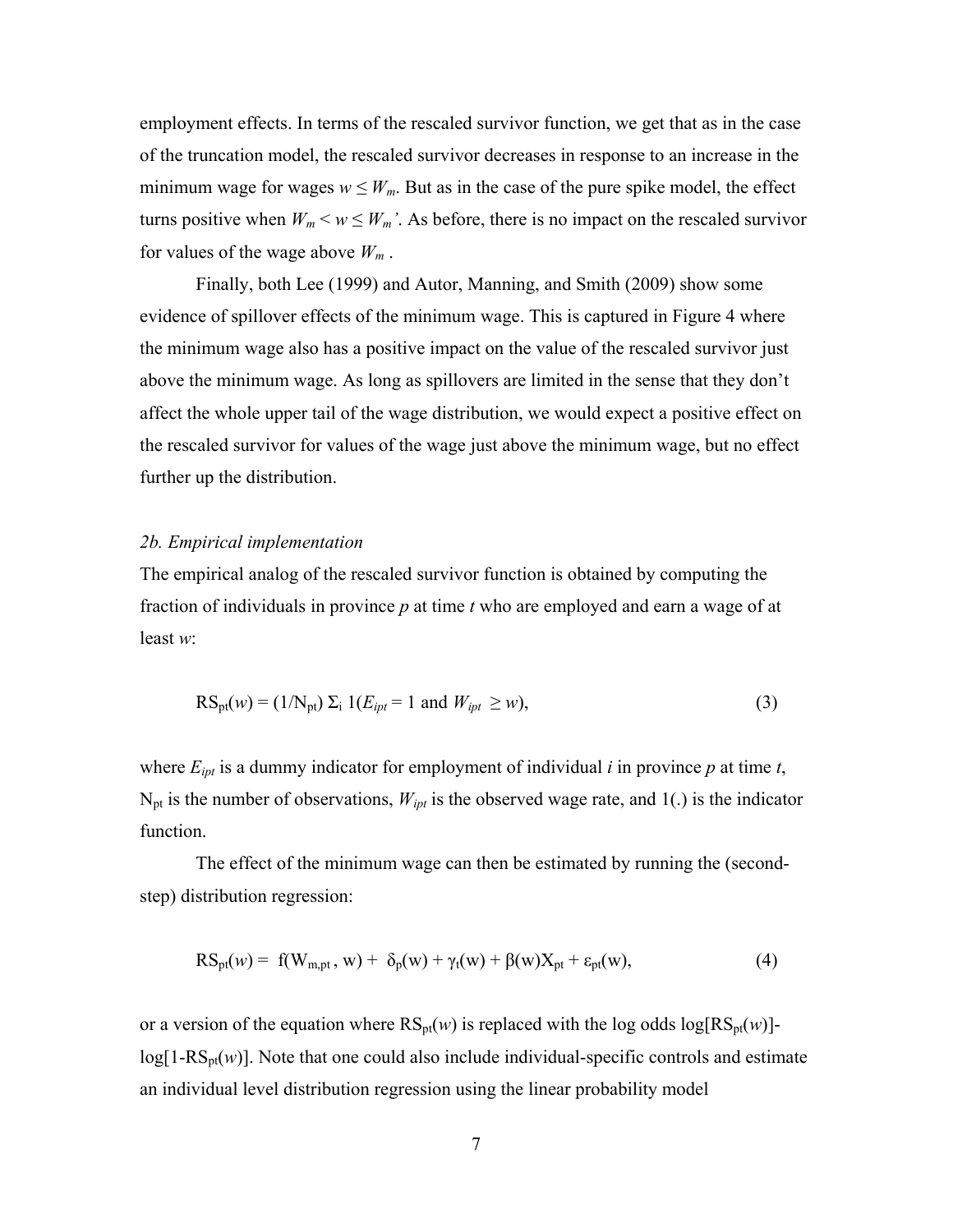$$
1(E_i = 1
$$
 and  $W_i \ge w) = f(W_{m,pt}, w) + \delta_p(w) + \gamma_t(w) + \beta(w)X_{ipt} + \varepsilon_{ipt}(w),$ 

or a corresponding logit regression.

 Regardless of the specification used, the key element on the right hand side of the regression equation is the effect of the minimum wage  $f(W_{m,pt}, w)$ . I discuss below the precise functional form used to capture this effect in light of the predictions of the different models presented in Figures 1 to 4.

 The other regressors on the right hand side of the estimating equation are the standard variables used in "difference-in-differences" studies. Province and year effects are captured by  $\delta_p(w)$  and  $\gamma_t(w)$ , respectively. Note that these effects are allowed to vary for different wage values *w*, which gives a lot of flexibility in the way the underlying wage distribution (and the rescaled survivor) is modeled.  $X_{pt}$  is a vector of covariates. Following the literature, I show specifications where the provincial unemployment rate and province-specific linear trends are included in the regression model. As in the case of province and year effects, the effect of these covariates,  $β(w)$ , is allowed to vary at different points of the wage distribution.

The function  $f(W_{m,pt}, w)$  has to be flexible enough to accommodate the predictions of the various models considered in Figures 1 to 4. Without loss of generality, assume that, for each value of  $w$ ,  $f(.)$ ,  $w$ ) is equal to zero for the lowest value of the minimum wage observed in the data,  $W_L$ , i.e.  $f(W_L, w) = 0$ . For example, consider the case of the truncation model illustrated in Figure 1 where  $W_L$ =4. When the minimum wage increases to 5, equation (1a) to (1c) tell us that  $f(5, w) < 0$  for  $w \le 5$  and  $f(5, w) = 0$  for  $w > 5$ . Furthermore, we expect f(5, *w*) to be smaller in (absolute value) when  $w \le 4$  then when 4  $\leq w \leq 5$ .

For reasons that will become clearer in the data section (coarseness of the wage data), a useful way of modeling  $f(x, w)$  in a flexible way is to use dummy variables indicating in which "dollar bin" the minimum wage  $W_{m,pt}$  lies. More specifically, I assume that:

$$
f(W_m, w) = \sum_k \pi_k(w) D_{k, pt}, \qquad (5)
$$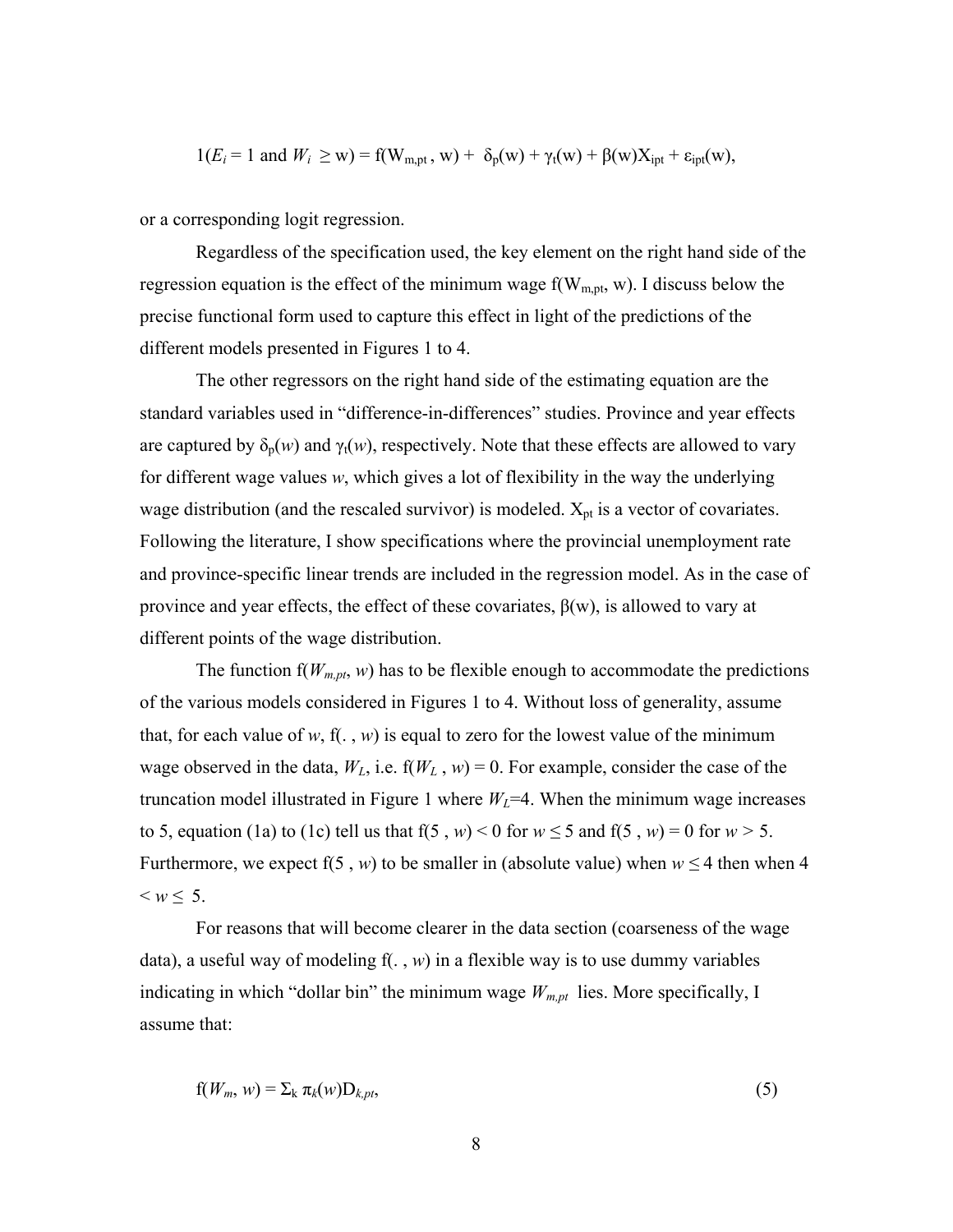where  $D_{k,pt}$  are a set of "dollar bin" indicator variables defined as:

$$
D_{k,pt} = 1 \text{ if } k-.5 < W_{m,pt} \le k+.5,
$$
\n
$$
D_{k,pt} = 0 \text{ otherwise.}
$$

The parameters  $\pi_k(w)$  then capture the effect of the minimum wage relative to the base category where  $W_m = W_L$ . The expected effect of the minimum wage on the rescaled survivor function for each of the models considered in Figures 1 to 4 is conveniently summarized by the family of parameters  $\pi_k(w)$ . The expected size and magnitude of  $\pi_k(w)$ for each of the four models discussed above is illustrated in Tables 1a-1d. Note that values of the minimum wage observed in the 1997-2010 data ranges from \$5 an hour (in Newfoundland and Alberta in 1997) to \$10.25 an hour (in Ontario in 2010). Therefore, I use k=5 as the base value of the minimum wage ( $W_L$  = 5), and show the expected impacts for  $k=6$  to 10.

#### **3. Data and the Institutional Setting**

#### *3a. LFS data*

 $\overline{a}$ 

The empirical analysis is based on the public use files of the Canadian Labour Force Survey (LFS) for the years 1997 to 2010. Like the CPS in the United States, the LFS is a large monthly household survey that primarily aims at measuring the labor market activities (employment, unemployment, occupation and industry, etc.) of the population. Once sampled, respondents from households (or dwellings to be more precise) get interviewed for six months in a row. The target sample size is 52,350 households, which yields a monthly sample of about 100,000 individuals age 15 and above.

Since January 1997, a short supplement asking information about wages, union status, firm size, and contract type (permanent vs. temporary) was added to the incoming rotation group of the LFS.<sup>1</sup> Since the wage questions were not asked to self-employed workers, I exclude those from the main analysis samples. I also limit the analysis to

<sup>&</sup>lt;sup>1</sup> These questions are directly asked to respondents when they are first interviewed in the LFS (incoming rotation group). During subsequent months, respondents are only asked to update their answers in case they have changed job since the last interview.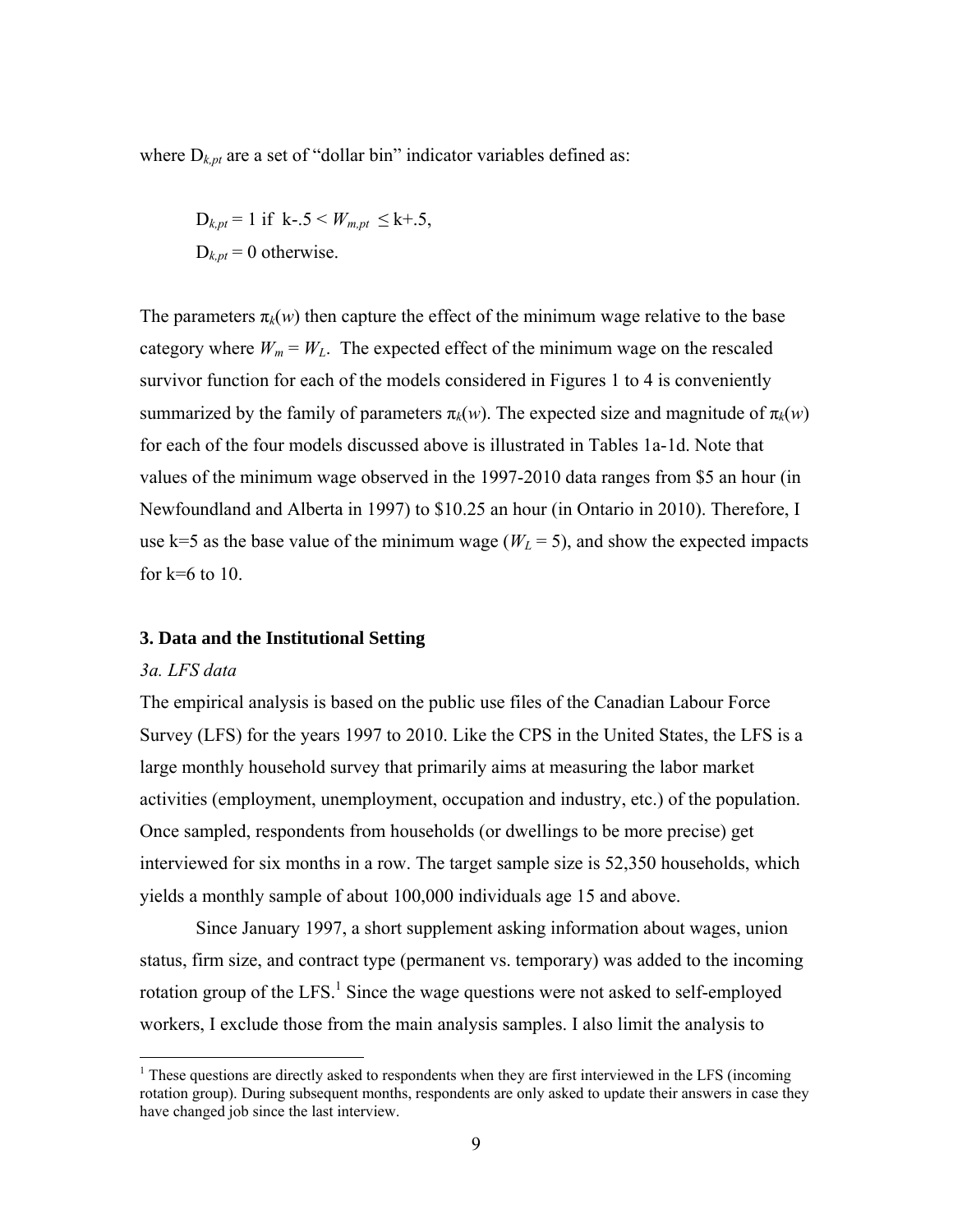teenagers (age 15-19) and young adults (age 20-24) who are most likely to be affected by the minimum wage.

Table 2 shows summary statistics for the main analysis samples. Individuals are divided in the four age groups (15-16, 17-19, 20-21, and 22-24) provided in the public use files of the LFS (exact year of age is not available). All statistics are weighted using sample weights since smaller provinces are substantially oversampled in the LFS.

The minimum wage is potentially an important determinant of wages for this particular labor market. 18 percent of all workers ages 15-24 earn a wage equal (or lower) to the minimum wage. This jumps to 45 percent for teenagers age 15-16, but eventually drops to 6.4 percent of individuals age 22-24. Not surprisingly, the average wage is also much larger for young adults than for teenagers. Based on these two observations, the minimum wage is expected to have a much larger impact for teenagers than young adults.

Note also that teenagers are only weakly attached to the labor market. 81 percent of teenagers age 15-16 are enrolled in school during the survey week, and only 26 percent of them have a job.<sup>2</sup> Furthermore, 89 percent of these jobs are part-time (less than 30 hours a week). Teenagers age 17-19 are more than twice as likely to have a job (53 percent employment rate), and less likely to work part time. By the time we get to young adults age 22-24, 71 percent of individuals are employed, most of them are no longer in school, and less than 25 percent of them work part time.

One important feature of the wage data in the LFS is that a large fraction of wages appear to be rounded at the nearest integer value of wages, or at the nearest 10 or 25 cents value. This can be clearly noticed in Figure 5 which shows a histogram of wages for values of to 12 dollars an hour. In Figure 5, there is a very large spike in the wage distribution at integer values of the wage. This is particularly striking at 7, 8, 9 and 10 dollars an hour, which each account for between 7 and 10 percent of all observations. There are also very noticeable spikes at "50 cents" values (\$6.50, \$7.50, etc.) and less noticeable spikes at "25 cents" values. Estimates of the density of wages (Epanechnikov kernel with default bandwidth) are highly non-monotonic as they try to fit the spikes in the wage data.

 $\overline{a}$ 

 $2$  During school months (September to June) nearly all 15-16 years old are enrolled in school. The average school enrollment figure reported in Table 2 is lower because all 12 months (including July and August) are included in the sample.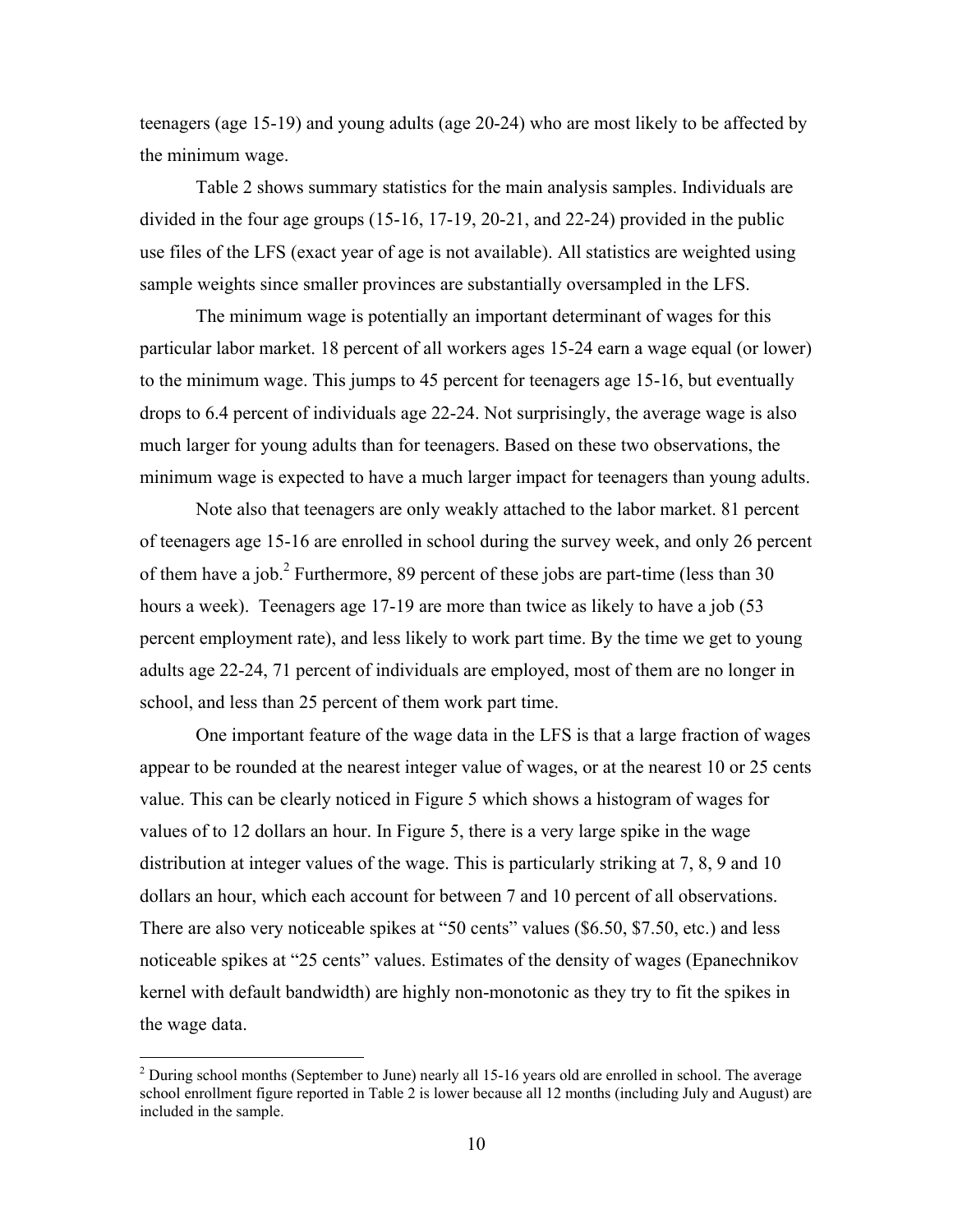This feature of the wage data is also illustrated in Appendix Table A1. The table shows that almost 50 percent of observations are at integer values of wages, with a further 15 percent at 50 cents values. The table also shows that if wages were uniformly distributed, 88 percent of observations would be at wage values other than those presented in the table (integer values and those ending with a multiple of 10 or 25 cents). In the actual data, this fraction is only 24 percent.

 Given the nature of the wage data, it is not useful to precisely model what happens at each possible value of the wage. To do so, one would likely have to introduce a measurement model trying to explain why so many wage values are concentrated at integer values. The simpler solution I use in the rest of the paper is to divide the data into dollar wage bins that range from 49 cents below to 50 cents above each integer value of the wage. For instance, the "6 dollars" wage bin consists of all wage observations going from \$5.51 to \$6.50.

Note also that since the rounding off happens at nominal values of the wage, the empirical analysis will proceed in nominal terms in the sense that I will model the impact of changes in the nominal value of the minimum wage on the rescaled survivor function of nominal wages. The consequences of working in nominal instead of real terms should be limited since average inflation was only 2.1 percent over this period. All models also include year dummies to capture overall inflation. Persistent real differences in wages across provinces (i.e. differences in percentage terms) can also be captured by a combination of province dummies and province-specific trends.

## *3b. Minimum wage in Canada*

 $\overline{a}$ 

In Canada, most industries are covered under provincial labor legislation.<sup>3</sup> Furthermore, since 1996 the federal government has decided that the minimum wage for workers covered under the federal labor legislation would simply be the prevailing provincial minimum wage. Therefore, the minimum wage is solely set at the provincial level for the time period considered in this paper (1997 to 2010).

<sup>&</sup>lt;sup>3</sup> Industries that are more "national" in nature (communications, transportation, etc.) are covered under the federal legislation. These industries typically employ few workers at the minimum wage.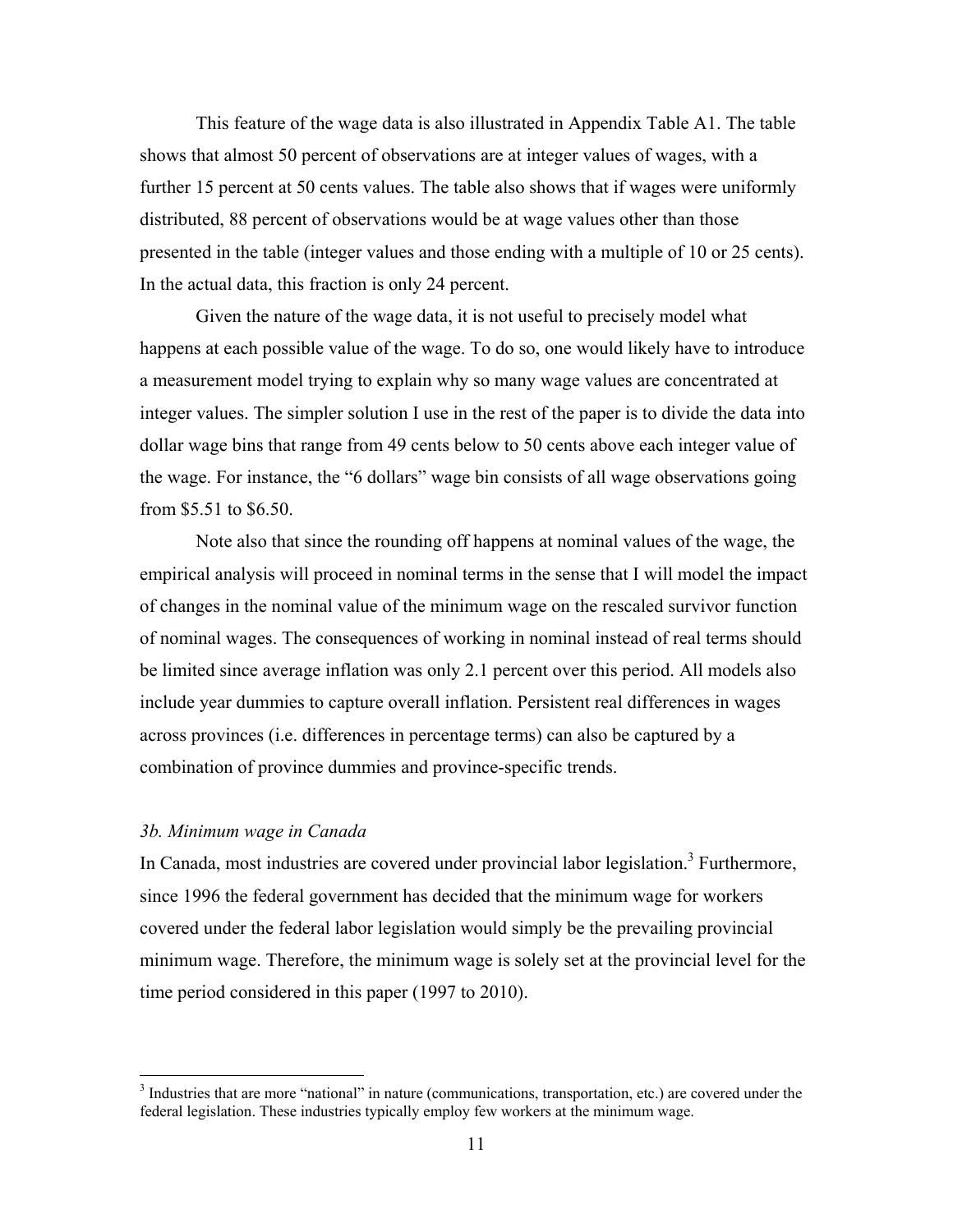Figure 6a plots the real value of the minimum wage in the four largest provinces: Quebec, Ontario, Alberta, and British Columbia. As indicated in Table 2, 86 percent of all observations are in these four provinces. Figure 6a shows a substantial amount of variation in the minimum wage in these four provinces. Minimum wages in Quebec and Ontario tend to closely follow each other. They declined in both provinces between 1997 and the mid-2000s, and have been increasing since then. The only difference between the two provinces is that minimum wages are a little higher in Quebec during the mid-2000s, and then substantially higher in Ontario than in Quebec since 2009.

Alberta used to have the lowest minimum wage in the country despite also having the highest income per capita. Following a number of large increases starting in 2005, it has now mostly caught up with Ontario and especially Quebec in recent years. The situation is completely the opposite in British Columbia. The minimum wage was the highest there for most sample years. But after remaining constant at \$8.00 for the last ten years (see Figure 6b in nominal terms), the BC minimum wage was the lowest in the country by 2010.

Unlike the four largest provinces, the minimum wages in the other six provinces all closely follow each other between 1997 and 2010 (see Figure 6b, and nominal figures in Figure 6d). In all cases, the real value of the minimum wage is more or less constant between 1997 and 2005, and then increases rapidly from around \$6.50 to around \$8.50 between 2005 and 2010. Therefore, there is limited variation to be exploited from the data on the six smaller provinces. Given that sample sizes for particular age groups at particular wage values get fairly small in these provinces, for efficiency reason I will weight all regressions using sample weights (the sum of sample weights in the provinceyear for the province-year level regressions shown in equation 4). The added benefit from weighting is that it also puts more weight on the large provinces where there is more variation in the minimum wage.

Note that after the recent increases in the minimum wage, the average minimum wage in Canada relative to average manufacturing wages is now at its highest value since 1978. This is illustrated in Appendix Figure A1 which shows the evolution of the relative minimum wage in both Canada and the United States. This provides an additional reason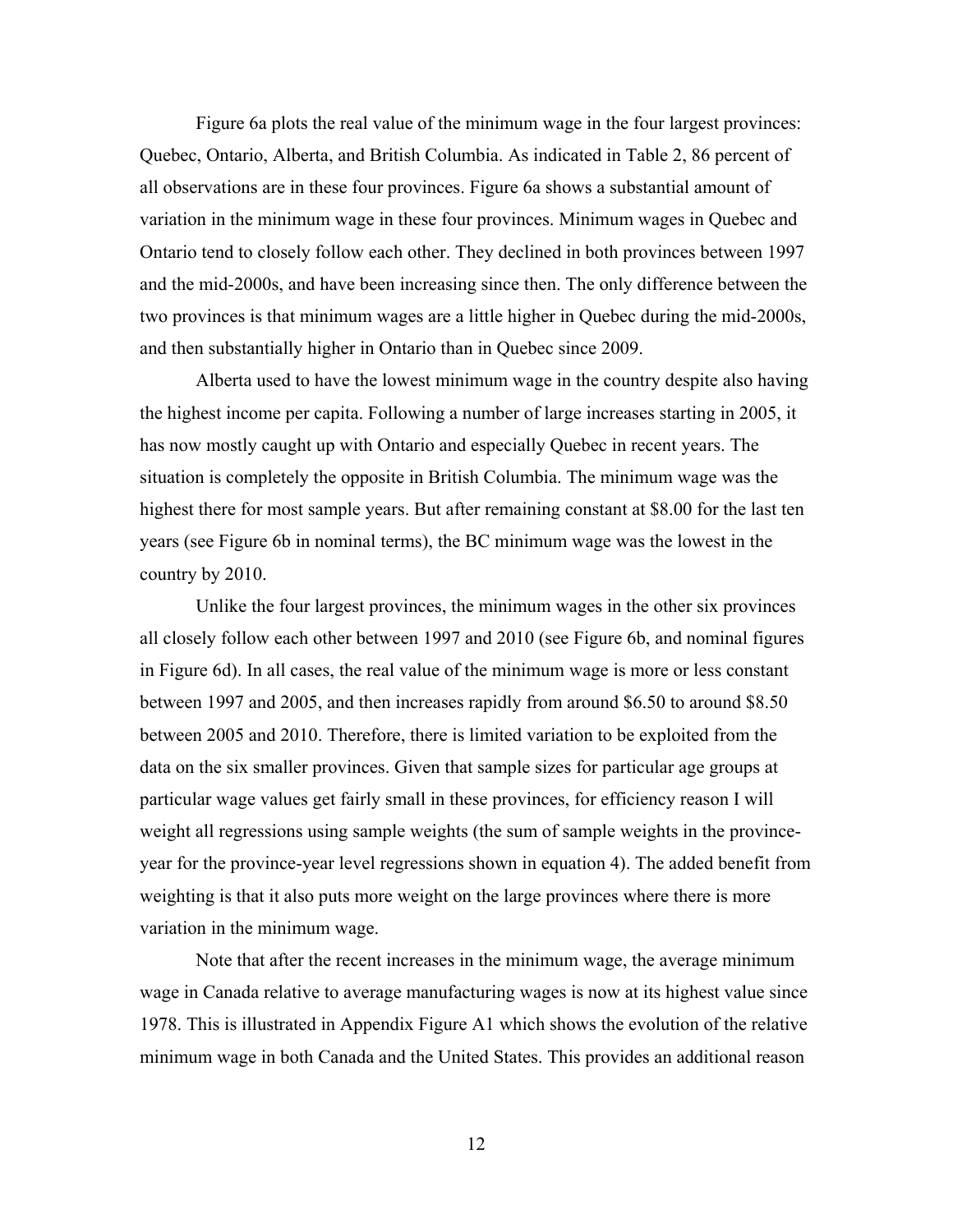for "updating" estimates of the minimum wage on employment and wages in an era where minimum wages are more likely to "bind" than in the 1980s and 1990s.

#### **4. Difference-in-differences Estimates**

 $\overline{a}$ 

Table 3 reports standard difference-in-difference estimates of the effect of the minimum wage on employment and wages for the different age groups. All models include a full set of province and year dummies, as well as additional controls indicated at the bottom of the table. In the case of employment, these models are a special case of the distribution regression (equation 4) where *w*=0. For the sake of comparison with U.S. studies, I also report estimates when the average wage is used as outcome variable. I show robust standard errors as well as standard errors clustered at the province level to account for possible serial correlation over time (Bertrand, Duflo, and Mullainathan, 2004).<sup>4</sup>

 The estimated effect of the minimum wage on the employment rate, the unemployment rate, and average wages of teenagers age 15-16 is reported in Panel A of Table 3. Consistent with the evidence in Table 2 that about half of these workers earn exactly the minimum wage, the estimated effect on average wages is large and statistically significant. The effect varies from 0.7 to 0.9 depending on specifications, which is close to a one-to-one effect.

 The estimated effect on employment is always negative and significant. Since the employment rate for this group is only 25.7 percent (Table 2), the elasticity of employment with respect to the minimum wage ranges from 0.43 to 0.98 depending on the specification being used. By contrast, the effect of the minimum wage on the unemployment rate is never statistically different from zero.

 Turning to older teenagers age 17-19, the negative employment effect in column 1 is not robust to the inclusion of province-specific time trends or province-specific unemployment rates in columns 2 to 4. By contrast, the effect of the minimum wage on average wages is large and significant for all four specifications presented in the table. So although the minimum wage clearly "binds" for this group of workers, there is no

 $4$  The clustered standard errors may be seriously biased since there are only 10 clusters. An alternative is to use Newey-West standard errors where autocorrelation is only allowed for up to a certain number of years. These standard errors are typically smaller than the clustered standard errors, suggested that the latter are, if anything, conservative.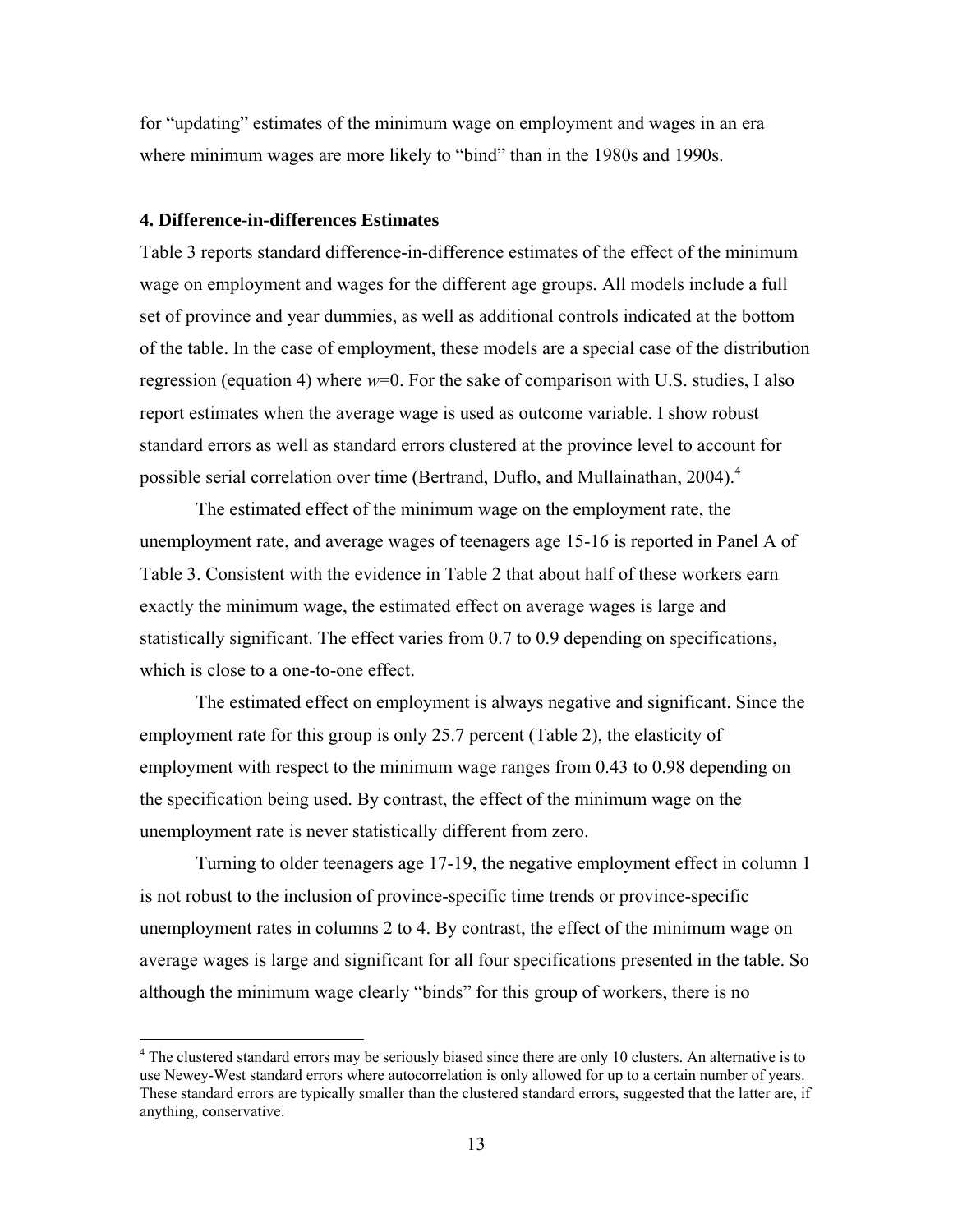evidence that this comes at the cost of significant job losses among minimum wage workers.

 Turning to young adults, Panel C and D of Table 3 show that in the traditional difference-in-differences specification with no controls besides province and year dummies, the effect of the minimum wage on employment is negative and marginally significant (depending on how standard errors are computed). The interpretation of these negative effects is questionable, however, since the minimum wage does not have a statistically significant effect on average wages. This is not surprising since Table 2 shows that young adults are much less likely to earn the minimum wage than teenagers. This evidence suggests that negative employment effects in column 1 may be spurious consequences of a failure to control for other important control variables.

 The remainder of Panels C and D confirms that as in the case of teenagers age 17- 19, the employment effects become insignificant once province-specific trends and unemployment rates are added to the specifications in columns 2 to 4. Unlike the case of older teenagers, the effect of the minimum wage on average wages is a clear zero once province-specific trends are included. So in that case the zero employment effects are not that informative since minimum wages do not have much of an impact on average wages. There may still be some impacts, however, at specific points along the wage distribution, an issue I will investigate in detail in the next section.

 In summary, the difference-in-differences estimates confirm earlier findings that the minimum wage has a negative effect on the employment of teenagers in Canada. The results add some credibility to these earlier findings by showing that the minimum wage also has a very large impact on the wages of this group of workers.

That said, it is important to keep in mind that this effect is limited to 15-16 years old who only account for a very small share of employment in Canada. Indeed, Table 2 shows that only 25 percent of individuals in this group have a job, and that 90 percent of these jobs are part-time. The minimum wage does not appear to have much of an impact on the employment of older teenagers (age 17-19) who are more strongly attached to the labor market. Overall, the recent data analyzed in Table 3 suggests that the minimum wage only has a modest impact on the employment of teenagers and young adults in Canada.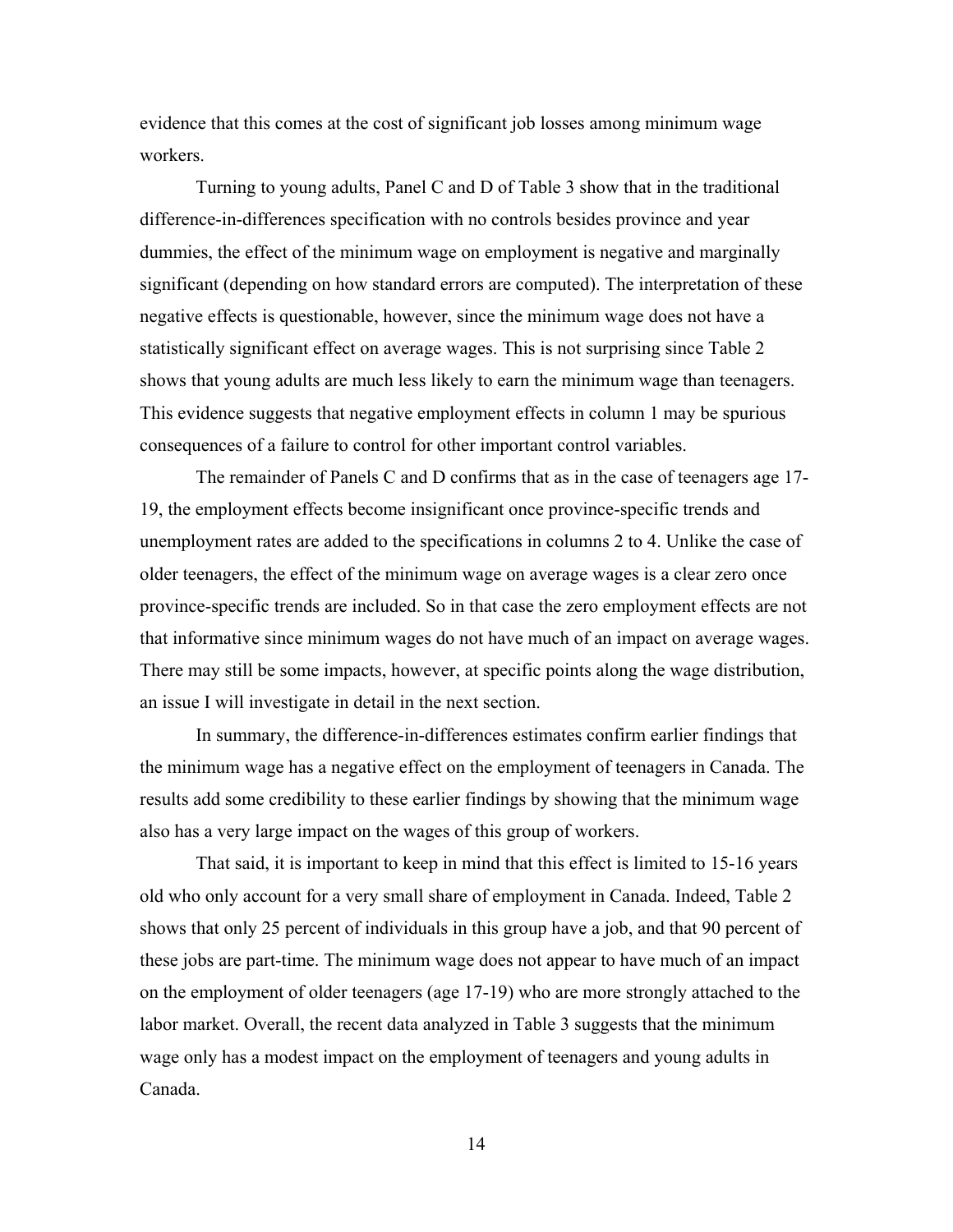## **5. Distribution regression Estimates**

The main empirical contribution of this paper is to estimate distribution regressions showing the impact of changes in the minimum wage at various points of the wage distribution. I estimate the log-odds version of the model and reports marginal effects in the tables.<sup>5</sup> The results are first reported for teenagers age 15-16 in Table 4. The specification used in these models is that same as in column 4 of Table 3 (province dummies, year dummies, and province-specific trends and unemployment rates are included as control variables) except that the minimum wage is captured by a set of dummies shown in equation (5) instead of the linear specification used in Table 3. The standard errors are clustered at the provincial level.

Since the sample size gets fairly small at the province-year-wage bin level, I also present results where all teenagers are pooled together in Table 5. All models also include dummies for the age group (15-16 vs. 17-19). Likewise, Table 6 reports similar estimates for all young adults pooled together.

To help the interpretation of the results, the estimates are reported in a format similar to the theoretical predictions presented in Tables 1a to 1d. Remember from the discussion of Table 1a-d and related graphs that results on the first column of Tables 4-6 are standard employment effects (with dummies instead of a linear specification of the minimum wage). Results on the main diagonal of the tables are particularly important as they indicate whether we have a "pure" truncation model (negative elements on the diagonal) or a spike in the distribution at the minimum wage (positive elements on the main diagonal). Elements of the results matrix to the right and above the main diagonal should be zero except perhaps for some positive spillover effects close to the main diagonal.

Broadly speaking, the results for teenagers age 15-16 are consistent with a "spike model" with some disemployment effects (Figure 3 and Table 1c). Consistent with Panel A of Table 3, the results reported in the first column of Table 4 indicate negative employment effects. In all cases, the effect of having a minimum wage higher than the

<sup>&</sup>lt;sup>5</sup> Estimating marginal effects directly using a linear specification yields very similar results.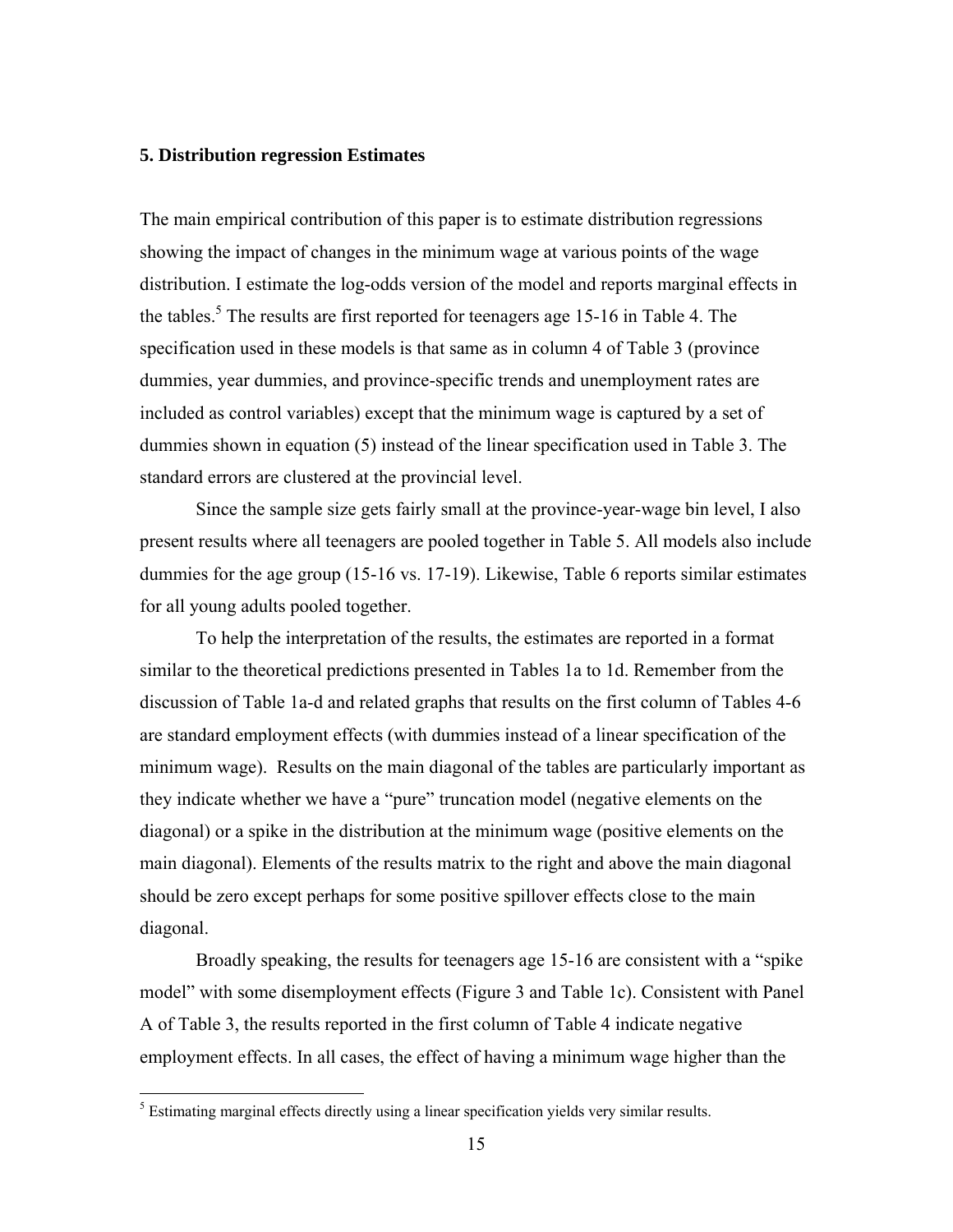base case (minimum wage of \$5) is negative, and it is significant at the 95 percent level in two cases. Note, however, that the effect is not monotonic as it tends to decline above 8 dollars.

Consistent with the existence of a spike at the minimum wage, the estimates on the main diagonal are all positive, and significant at the 95 percent level in three cases out of five. These effects are also economically important, especially at values of the minimum wage up to 8 dollars an hour. The average estimate of about 0.06 represents about 25 percent of the fraction of all teenagers who have a job. Thus, the results suggest that an increase in the minimum wage (relative to the 5 dollars base) "pushes up" about a quarter of teenagers to the new value of the minimum wage, while a substantial fraction of them also move out of employment (first column).

There is little evidence of spillover effects for this group since none of the estimates just to the right of the main diagonal are positive and significant. Note that this does not completely rule out spillover effects since some of those may be occurring within the coarsely defined wage bins (one dollar intervals). But the results still rule out spillover effects going more than 50 cents (half a wage bin) above the minimum wage. Note that, as expected, almost all of the estimates in the upper right diagonal are not statistically significant. There are a few exceptions at higher values of the wage (\$11 or \$12 an hour) but these results are questionable given the very small fraction of 15-16 years old making these kinds of wages (around 1 percent of the sample according the last row of the table).

The results for all teenagers pooled together (Table 5) are broadly similar to those for teenagers age 15-16. The first columns indicate negative and significant employment effects that are now fairly monotonic. Fitting a linear function to the estimated effects yields an estimate of -0.12 which lies, as expected, in between the employment effect estimates reported in column 4 of Table 3 for 15-16 (-0.026) and 17-19 (0.004) year olds.

Likewise, the estimates on the main diagonal are always positive, and are statistically significant in three cases out of five. In most cases, the estimates are substantially larger than the employment effects in the first column. This suggests that increases in the minimum wage mostly "push up" workers to the new minimum instead of reducing their employment level. This is once again consistent with the model where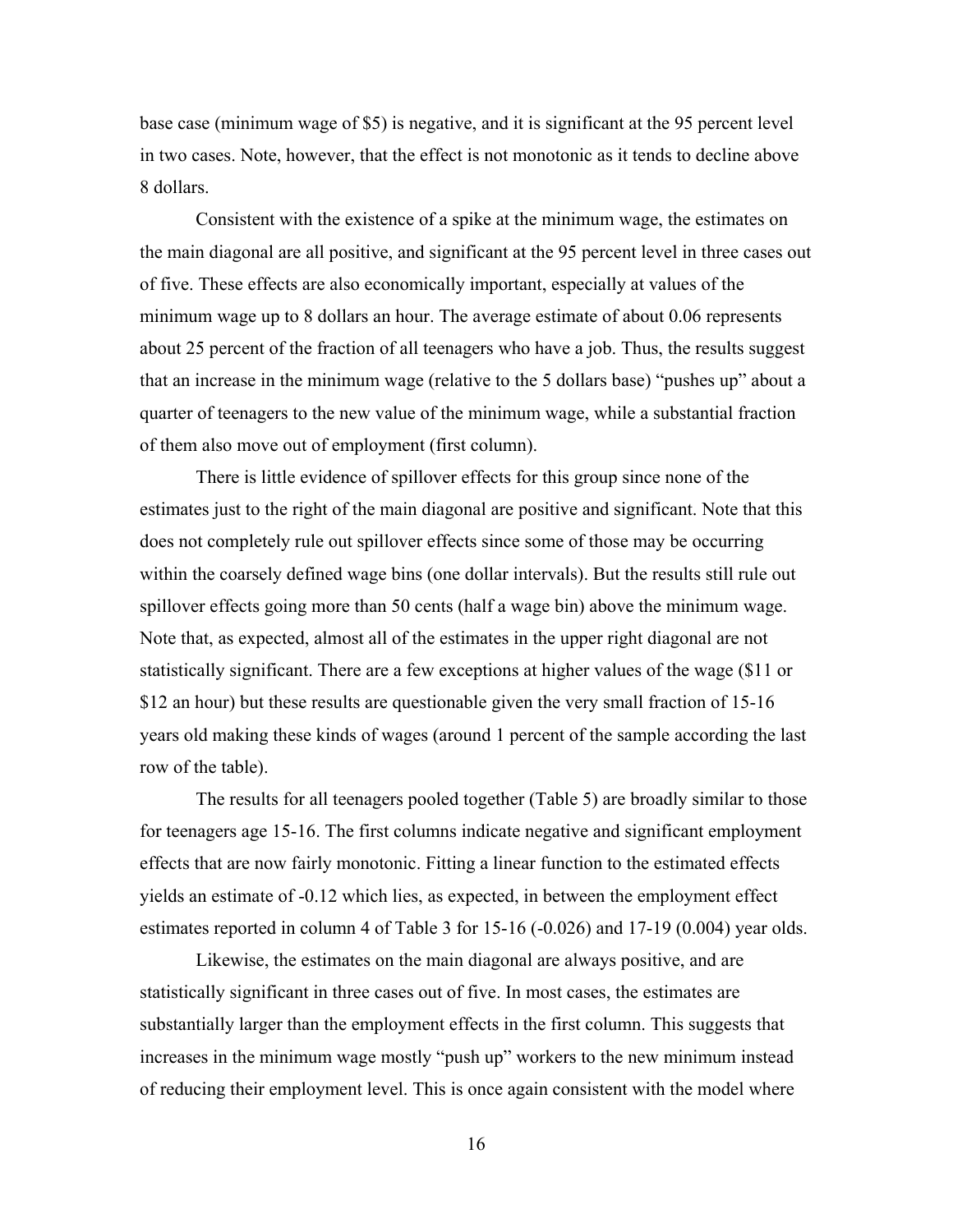there is both a spike in the distribution and some disemployment effects. As in the case of 15-16 year olds, there are no significant spillover effects. Furthermore, the anomalous negative results at higher wages now disappear thanks to larger samples at the top end of the distribution.

Consistent with Panels C and D of Table 3, very few of the estimates for young adults reported in Table 6 are statistically significant. One exception is when the minimum wage is equal to \$6. Taken at face value, the estimates suggest that raising the minimum wage from \$5 to \$6 reduces the employment rate by 0.021 and pushes up a similar fraction of workers (0.021) to the higher value of the minimum wage. These effects are modest relative to the employment rate of young adults, but significant nonetheless. Moving to the right, there are also some clear spillover effects as the probability of working and earning at least \$7 increases by 0.018.

More disturbingly, however, the effect of raising the minimum wage is negative and significant higher up in the wage distribution. In fact, the fraction of the population working and earning at least \$11 (or \$12) declines by more than the overall employment effects displayed in the first column of the table. Taken at face value, this suggests that the minimum wage increases employment at the bottom end of the distribution, but decreases employment at the upper end. This suggests that the results at \$6 are likely spurious consequence of omitted province-year specific factors. By contrast, the estimates in the rest of the table are never statistically significant, suggesting that, consistent with Table 3, the minimum wage has no discernable effects on the wage and employment distribution of young adults.

Relative to the standard difference-in-differences estimates reported in Section 4, there are a few interesting new findings that come from the distribution regressions reported in Tables 4 to 6. First the results add to the credibility of the difference-indifference estimates by showing that, for teenagers, the minimum wage has an impact at lower end of the distribution --where it should have an impact--, but no impact at the top end of the distribution –where it should not have an impact--.

Second, the results indicate that two popular models for the wage and employment effects of minimum wages, the truncation and spike models, make strong predictions that are not supported in the data. A mix of these two models with a spike at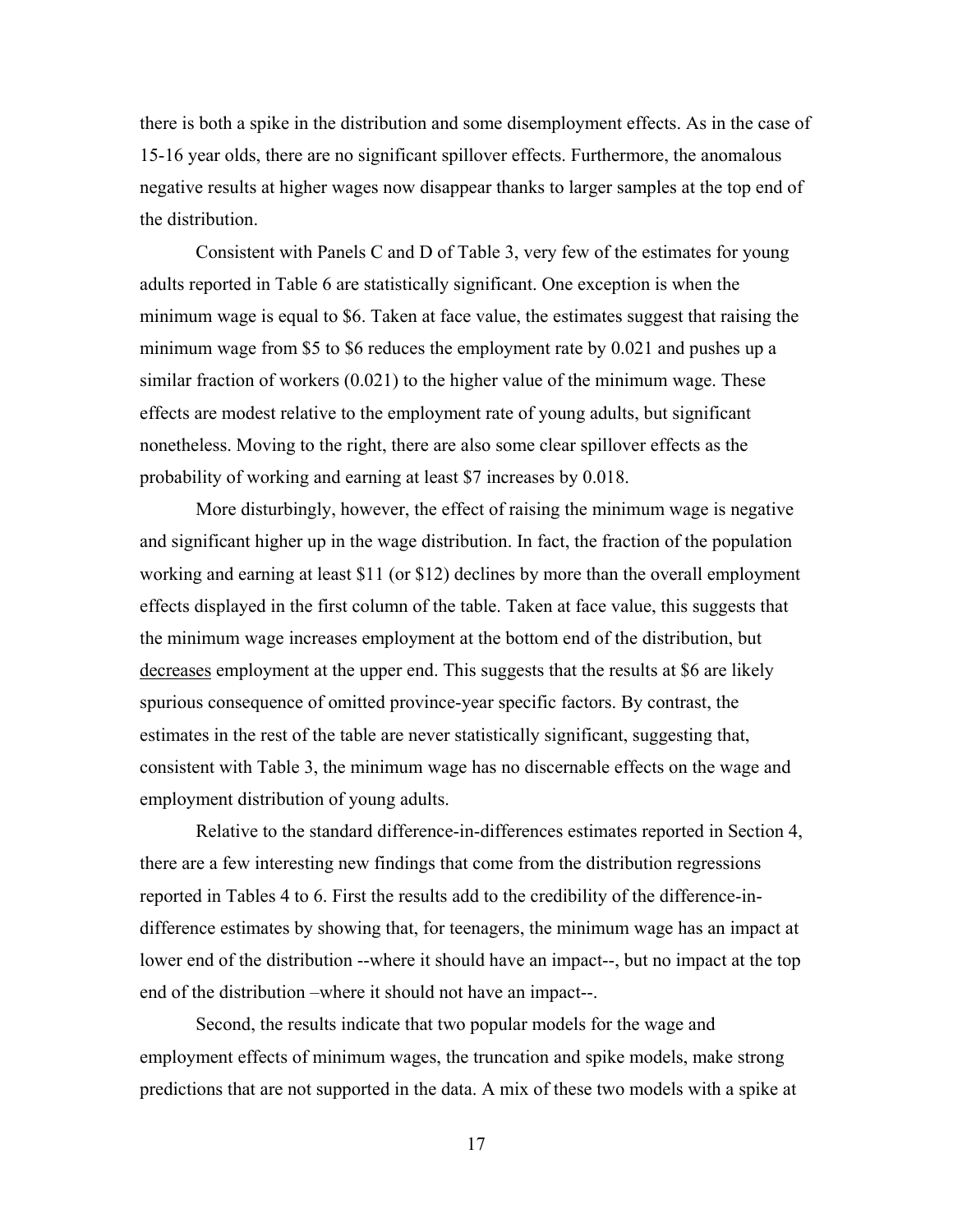the minimum wage but some negative employment effects provide a relatively good description of the actual data. Finally, there is no evidence of important spillover effects in these wage data.

### **6. Conclusion**

The paper proposes a new distribution regression approach to model the effect of the minimum wage on the joint distribution of wages and employment. The approach complements the standard difference-in-differences approach that has been extensively used in the literature by showing in which part of the distribution the effects of the minimum wage is concentrated. The suggested approach also provides an additional way of testing the validity of the difference-in-differences design by testing whether the minimum wage has an impact at the upper end of the distribution. A further contribution of the paper is to present up-to-date estimates of the effect of the minimum wage in Canada in an era of relatively high minimum wages.

In the case of teenagers, the main substantive finding is that the effect of the minimum wage is consistent with a model where there is both a spike in the distribution at the minimum wage, and some disemployment effects. There is no evidence of important spillover effects in these wage data. Furthermore, the minimum wage has no effects at the top end of the wage distribution, which adds to the credibility of the research design. For young adults, however, the minimum wage has no discernable effect on the distribution of wages and employment.

The main methodological advance of the paper is to integrate two separate literatures (employment and wage distribution effects of the minimum wage) using a common framework where the effect of the minimum wage on the scaled survivor function is estimated using distribution regressions. The procedure is easy to implement and could be applied in a variety of other settings.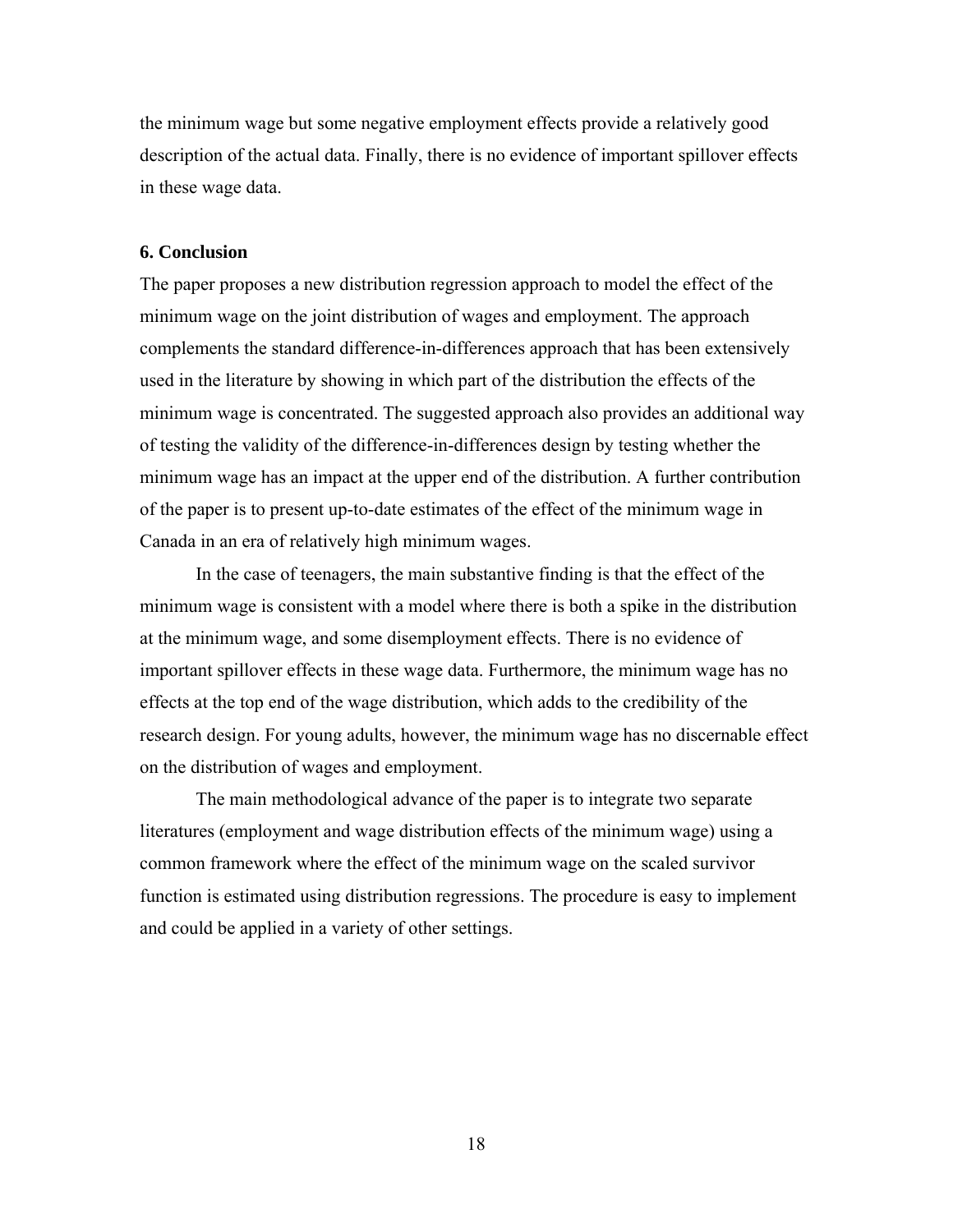## **REFERENCES**

Allegretto, S., A Dube, and M. Reich. 2011. Do minimum wages really reduce teen employment? Accounting for heterogeneity and selectivity in state panel data. *Industrial Relations* 50 (April):205-240.

Autor, D.H., A. Manning and C.L. Smith (2009), "The Role of the Minimum Wage in the Evolution of U.S. Wage Inequality over Three Decades: A Modest Re-Assessment" MIT Working Paper, September.

Baker, M., D. Benjamin, and S. Stanger. 1999. The highs and lows of the minimum wage effect: A time-series cross-section study of the Canadian law. *Journal of Labor Economics* 17 (April):318–50.

Bertrand, M., E. Duflo, and S. Mullainathan. 2004. *Quarterly Journal of Economics* 119 (February): 249-75.

Card, D. E., and A. B. Krueger. 1995. *Myth and Measurement: The New Economics of the Minimum Wage*. Princeton: Princeton University Press.

Campolieti, M., T. Fang, and M. Gunderson. 2005. Minimum wage impacts on youth employment transitions, 1993–1999. *Canadian Journal of Economics* 38 (February):81– 104.

Campolieti, M., M. Gunderson, C. Riddell. 2006. Minimum wage impacts from a prespecified research design: Canada, 1981–1997. *Industrial Relations* 45 (April):195–216.

DiNardo, J., N.M. Fortin and T. Lemieux (1996), "Labor Market Institutions and the Distribution of Wages, 1973-1992: A Semiparametric Approach", *Econometrica* 64, pp. 1001-46.

Dube, A., T.W. Lester, and M. Reich. 2010. Minimum wage effects across state borders: Estimates using contiguous counties. *Review of Economics and Statistics* 92 (November):945-64.

Grenier, G., and M. Séguin. 1991. L'incidence du salaire minimum sur le marché du travail des adolescents au Canada: Une reconsidération des resultats empiriques. *L'Actualité Économique* 67 (June):123–43.

Lee, D.S. (1999), "Wage Inequality in the United States during the 1980s: Rising Dispersion or Falling Minimum Wage", *Quarterly Journal of Economics* 114, pp. 977- 1023.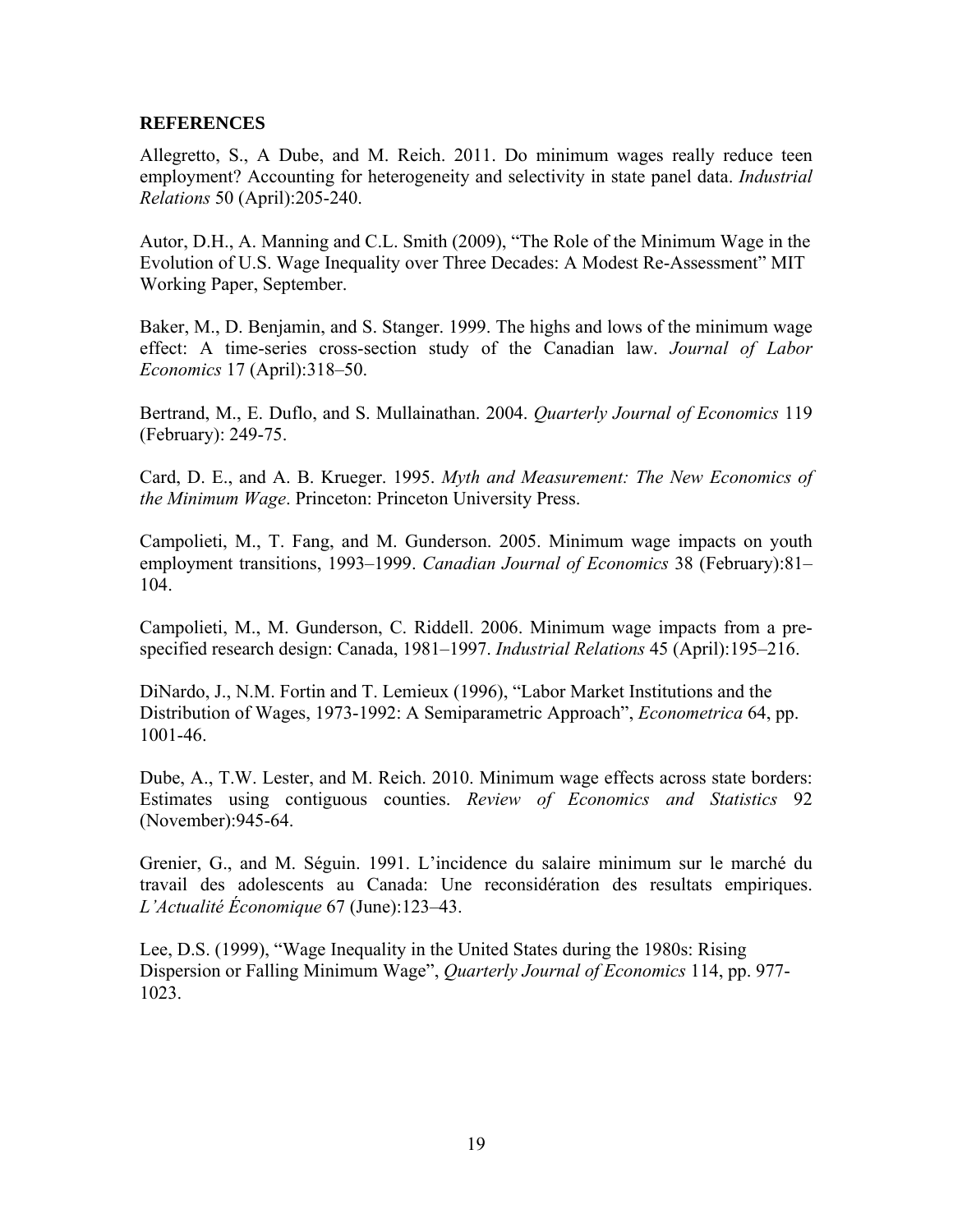|            |                   | Effect of the minimum wage on the probability of being employed and |  |  |  |  |  |  |  |  |  |  |  |  |  |
|------------|-------------------|---------------------------------------------------------------------|--|--|--|--|--|--|--|--|--|--|--|--|--|
|            | earning at least: |                                                                     |  |  |  |  |  |  |  |  |  |  |  |  |  |
|            |                   |                                                                     |  |  |  |  |  |  |  |  |  |  |  |  |  |
| Min. wage: |                   |                                                                     |  |  |  |  |  |  |  |  |  |  |  |  |  |
|            |                   |                                                                     |  |  |  |  |  |  |  |  |  |  |  |  |  |
|            |                   |                                                                     |  |  |  |  |  |  |  |  |  |  |  |  |  |
|            |                   |                                                                     |  |  |  |  |  |  |  |  |  |  |  |  |  |
|            |                   |                                                                     |  |  |  |  |  |  |  |  |  |  |  |  |  |
|            |                   |                                                                     |  |  |  |  |  |  |  |  |  |  |  |  |  |

Table 1a: Effect of increasing the minimum wage above \$5 in a pure truncation model

Table 1b: Effect of increasing the minimum wage above \$5 in a pure "spike" model

|            |                   | Effect of the minimum wage on the probability of being employed and |  |  |  |  |  |  |  |  |  |  |  |  |  |
|------------|-------------------|---------------------------------------------------------------------|--|--|--|--|--|--|--|--|--|--|--|--|--|
|            | earning at least: |                                                                     |  |  |  |  |  |  |  |  |  |  |  |  |  |
|            |                   |                                                                     |  |  |  |  |  |  |  |  |  |  |  |  |  |
| Min. wage: |                   |                                                                     |  |  |  |  |  |  |  |  |  |  |  |  |  |
|            |                   |                                                                     |  |  |  |  |  |  |  |  |  |  |  |  |  |
|            |                   |                                                                     |  |  |  |  |  |  |  |  |  |  |  |  |  |
|            |                   |                                                                     |  |  |  |  |  |  |  |  |  |  |  |  |  |
|            |                   |                                                                     |  |  |  |  |  |  |  |  |  |  |  |  |  |
|            |                   |                                                                     |  |  |  |  |  |  |  |  |  |  |  |  |  |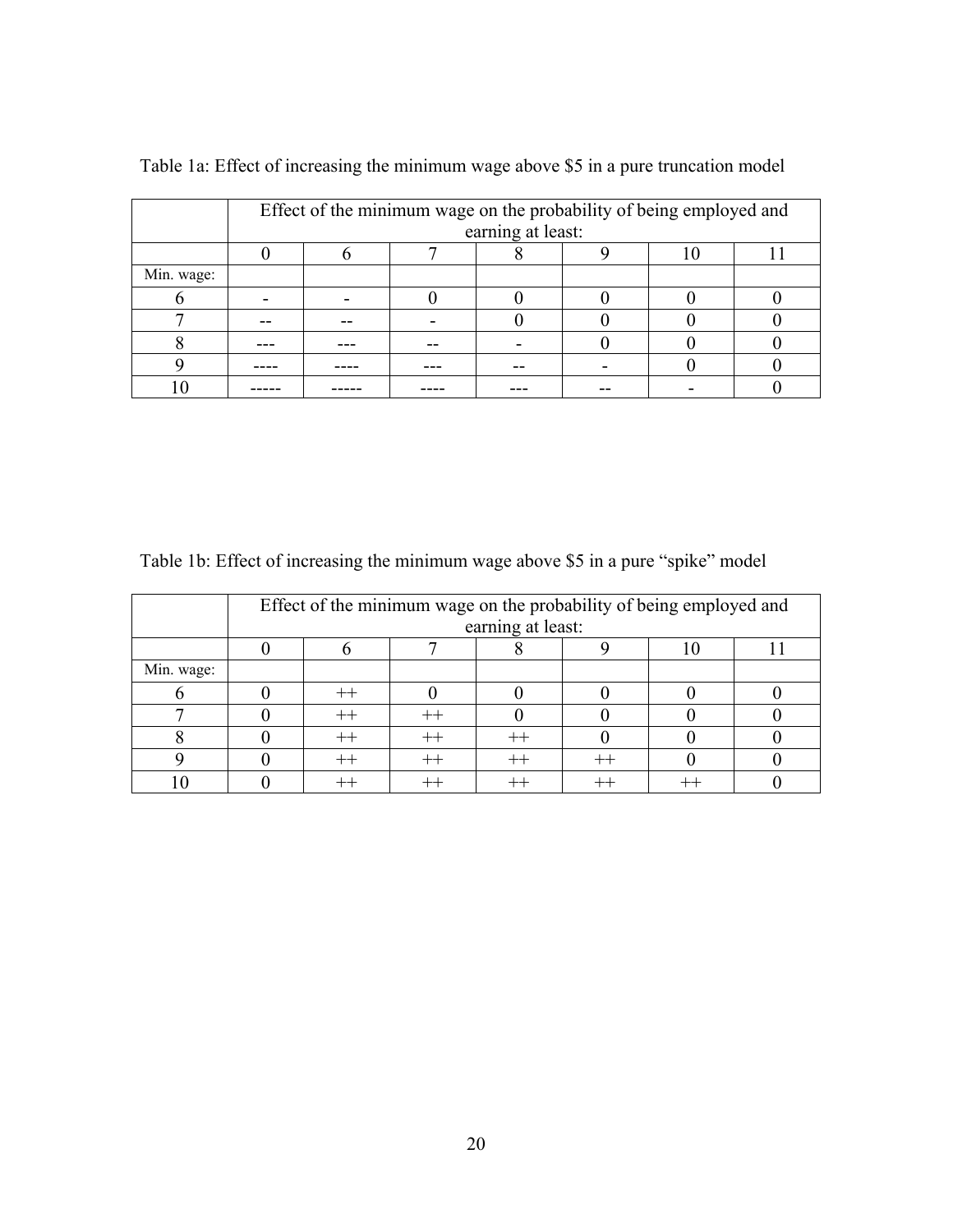|            | Effect of the minimum wage on the probability of being employed and |  |  |  |  |  |  |  |  |  |  |  |  |  |
|------------|---------------------------------------------------------------------|--|--|--|--|--|--|--|--|--|--|--|--|--|
|            | earning at least:                                                   |  |  |  |  |  |  |  |  |  |  |  |  |  |
|            |                                                                     |  |  |  |  |  |  |  |  |  |  |  |  |  |
| Min. wage: |                                                                     |  |  |  |  |  |  |  |  |  |  |  |  |  |
|            |                                                                     |  |  |  |  |  |  |  |  |  |  |  |  |  |
|            |                                                                     |  |  |  |  |  |  |  |  |  |  |  |  |  |
|            |                                                                     |  |  |  |  |  |  |  |  |  |  |  |  |  |
|            |                                                                     |  |  |  |  |  |  |  |  |  |  |  |  |  |
|            |                                                                     |  |  |  |  |  |  |  |  |  |  |  |  |  |

Table 1c: Effect of increasing the minimum wage above \$5 in a "spike" model with some disemployment effects

Table 1d: Effect of increasing the minimum wage above \$5 in a "spike" model with some disemployment and spillover effects

|            | Effect of the minimum wage on the probability of being employed and |  |  |  |  |  |  |  |  |  |  |  |  |  |
|------------|---------------------------------------------------------------------|--|--|--|--|--|--|--|--|--|--|--|--|--|
|            | earning at least:                                                   |  |  |  |  |  |  |  |  |  |  |  |  |  |
|            |                                                                     |  |  |  |  |  |  |  |  |  |  |  |  |  |
| Min. wage: |                                                                     |  |  |  |  |  |  |  |  |  |  |  |  |  |
|            |                                                                     |  |  |  |  |  |  |  |  |  |  |  |  |  |
|            |                                                                     |  |  |  |  |  |  |  |  |  |  |  |  |  |
|            |                                                                     |  |  |  |  |  |  |  |  |  |  |  |  |  |
|            |                                                                     |  |  |  |  |  |  |  |  |  |  |  |  |  |
|            |                                                                     |  |  |  |  |  |  |  |  |  |  |  |  |  |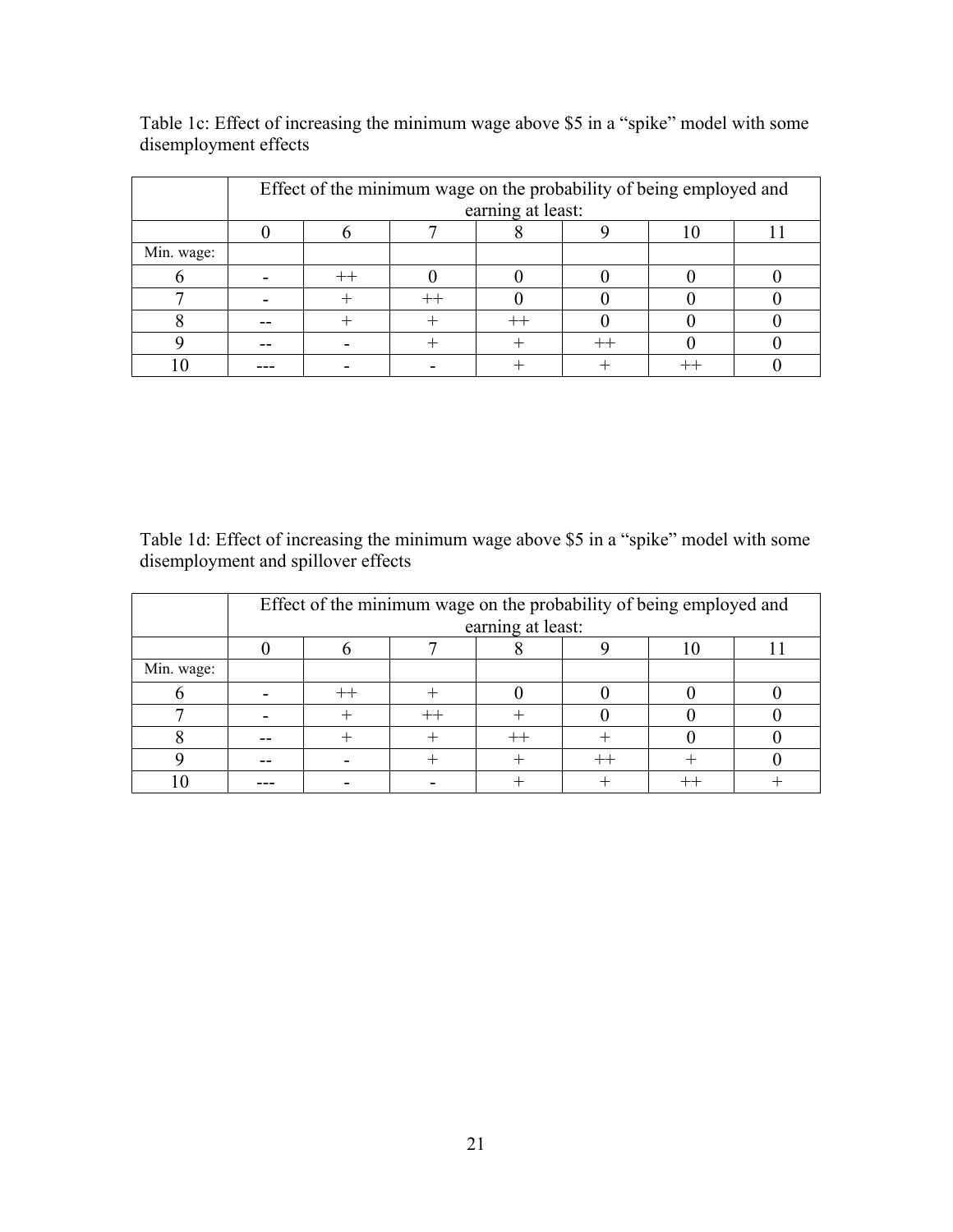|                      | All ages  | $15 - 16$ | 17-19   | $20 - 21$ | $22 - 24$ |
|----------------------|-----------|-----------|---------|-----------|-----------|
| Province:            |           |           |         |           |           |
| Quebec               | 23.1      | 23.2      | 23.1    | 23.1      | 23.2      |
| Ontario              | 38.6      | 39.4      | 38.7    | 38.3      | 38.3      |
| Alberta              | 11.0      | 10.7      | 10.8    | 10.9      | 11.4      |
| <b>BC</b>            | 13.0      | 12.6      | 12.9    | 13.4      | 13.2      |
| Others               | 14.2      | 14.1      | 14.5    | 14.4      | 14.0      |
| Education:           |           |           |         |           |           |
| Less than HS         | 38.7      | 94.2      | 48.6    | 13.5      | 11.0      |
| <b>Exactly HS</b>    | 20.1      | 0.5       | 25.1    | 28.5      | 21.8      |
| Some post-sec.       | 36.2      | 5.3       | 26.3    | 56.4      | 51.9      |
| Bacc. and above      | 5.0       | 0.0       | 0.1     | 1.6       | 15.4      |
| Percentage:          |           |           |         |           |           |
| Female               | 49.0      | 48.1      | 48.8    | 49.0      | 49.8      |
| Employed             | 55.9      | 25.7      | 53.3    | 64.8      | 71.5      |
| Part-time            | 44.8      | 89.1      | 64.5    | 37.7      | 24.3      |
| Unemployed           | 8.9       | 8.5       | 10.0    | 8.9       | 8.0       |
| In school            | 49.8      | 80.8      | 61.0    | 39.3      | 26.2      |
| At or below min wage | 18.0      | 45.2      | 30.6    | 11.4      | 6.4       |
| Average real         |           |           |         |           |           |
| hourly wage          | 10.35     | 7.63      | 8.30    | 10.52     | 12.39     |
| Average minimum      |           |           |         |           |           |
| wage                 | 7.38      | 7.38      | 7.38    | 7.38      | 7.38      |
| Observations:        | 2,692,586 | 571,789   | 855,121 | 529,312   | 736,364   |

Table 2: Summary Statistics for Individuals Age 15‐24, 1997‐2010 LFS

Notes: Data for all individuals age 15‐24 from the 1997‐2010 Labour Force Survey, except for self‐employed workers who are excluded from the sample. Average hourly wages are in constant 2002 dollars.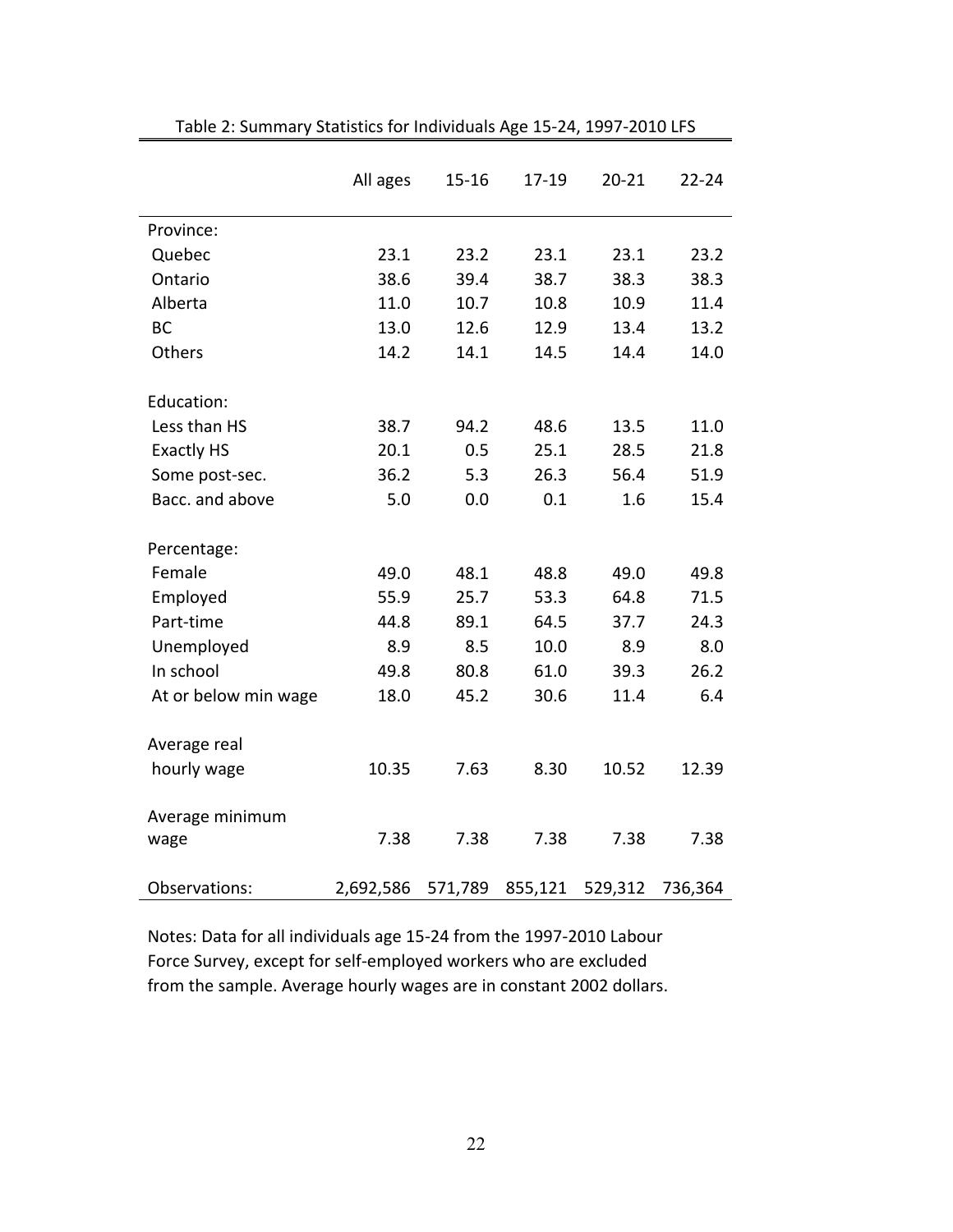|                       | (1)        |        | (2)        |        | (3)        |        | (4)        |        |
|-----------------------|------------|--------|------------|--------|------------|--------|------------|--------|
| A: Age 15-16          |            |        |            |        |            |        |            |        |
| Employment            | $-0.034$   |        | $-0.015$   |        | $-0.032$   |        | $-0.026$   |        |
|                       | (0.008)    | $\ast$ | (0.005)    | $\ast$ | (0.007)    | $\ast$ | (0.006)    | ∗      |
|                       | [0.012]    | ∗      | [0.005]    | ∗      | [0.008]    | $\ast$ | [0.010]    | $\ast$ |
|                       |            |        |            |        |            |        |            |        |
| Unemployment          | 0.002      |        | 0.002      |        | 0.003      |        | 0.000      |        |
|                       | (0.002)    |        | (0.002)    |        | (0.003)    |        | (0.002)    |        |
|                       | [0.005]    |        | [0.003]    |        | [0.003]    |        | [0.003]    |        |
|                       |            |        |            |        |            |        |            |        |
| Wage                  | 0.798      |        | 0.892      |        | 0.716      |        | 0.748      |        |
|                       | (0.082)    | $\ast$ | (0.089)    | $\ast$ | (0.051)    | $\ast$ | (0.053)    | ∗      |
|                       | [0.172]    | $\ast$ | [0.187]    | $\ast$ | [0.038]    | $\ast$ | [0.059]    | ∗      |
| B: Age 17-19          |            |        |            |        |            |        |            |        |
| Employment            | $-0.025$   |        | 0.001      |        | $-0.003$   |        | 0.004      |        |
|                       | (0.011)    | $\ast$ | (0.005)    |        | (0.010)    |        | (0.006)    |        |
|                       | [0.013]    |        | [0.007]    |        | [0.005]    |        | [0.009]    |        |
|                       |            |        |            |        |            |        |            |        |
| Unemployment          | 0.003      |        | $-0.002$   |        | $-0.002$   |        | $-0.005$   |        |
|                       | (0.003)    |        | (0.002)    |        | (0.005)    |        | (0.003)    |        |
|                       | [0.002]    |        | [0.002]    |        | [0.005]    |        | [0.004]    |        |
|                       |            |        |            |        |            |        |            |        |
| Wage                  | 0.653      |        | 0.787      |        | 0.497      |        | 0.556      |        |
|                       | (0.124)    | $\ast$ | (0.129)    | $\ast$ | (0.063)    | $\ast$ | (0.055)    | $\ast$ |
|                       | [0.306]    | $\ast$ | [0.317]    | $\ast$ | [0.065]    | $\ast$ | [0.105]    | ∗      |
|                       |            |        |            |        |            |        |            |        |
| Province dummies      | <b>YES</b> |        | <b>YES</b> |        | <b>YES</b> |        | <b>YES</b> |        |
| Year dummies          | <b>YES</b> |        | <b>YES</b> |        | <b>YES</b> |        | <b>YES</b> |        |
| Prov. unempl. rate    | <b>NO</b>  |        | <b>YES</b> |        | <b>NO</b>  |        | <b>YES</b> |        |
| Prov.-specific trends | <b>NO</b>  |        | <b>NO</b>  |        | <b>YES</b> |        | <b>YES</b> |        |

# Table 3: Traditional OLS Estimates of the Effect of the Minimum Wage on Employment, Unemployment, and Wages

Notes: 140 observations. Estimates are weighted by the population in the province. Heteroskedasticity‐robust standard errors are in parentheses. Standard errors clustered at the province level are in square brackets. "\*" indicates statistical significance at the 95 percent level.

Table 3: Continuation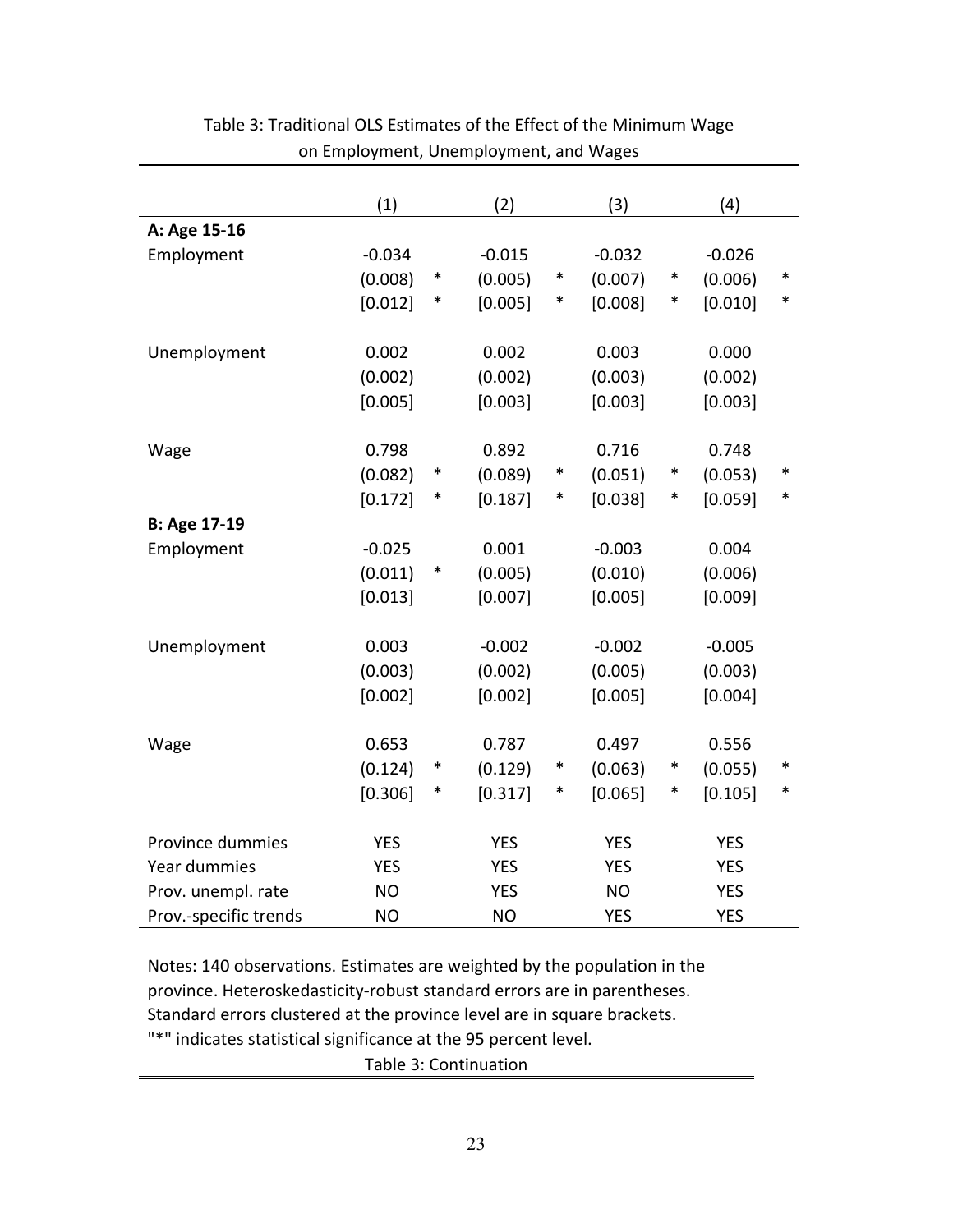|                       | (1)        |        | (2)        |        | (3)        |        | (4)        |        |
|-----------------------|------------|--------|------------|--------|------------|--------|------------|--------|
| C: Age 20-21          |            |        |            |        |            |        |            |        |
| Employment            | $-0.014$   |        | 0.000      |        | $-0.004$   |        | 0.001      |        |
|                       | (0.007)    |        | (0.004)    |        | (0.008)    |        | (0.006)    |        |
|                       | [0.005]    | $\ast$ | [0.003]    |        | [0.004]    |        | [0.003]    |        |
| Unemployment          | 0.008      |        | 0.003      |        | 0.008      |        | 0.005      |        |
|                       | (0.002)    | $\ast$ | (0.001)    | $\ast$ | (0.003)    | $\ast$ | (0.002)    | $\ast$ |
|                       | [0.002]    | $\ast$ | [0.001]    | $\ast$ | [0.004]    | ∗      | [0.002]    | $\ast$ |
| Wage                  | 0.378      |        | 0.573      |        | $-0.060$   |        | 0.021      |        |
|                       | (0.198)    |        | (0.196)    | $\ast$ | (0.125)    |        | (0.111)    |        |
|                       | [0.487]    |        | [0.497]    |        | [0.190]    |        | [0.224]    |        |
|                       |            |        |            |        |            |        |            |        |
| D: Age 22-24          |            |        |            |        |            |        |            |        |
| Employment            | $-0.013$   |        | 0.000      |        | $-0.003$   |        | 0.001      |        |
|                       | (0.005)    | $\ast$ | (0.004)    |        | (0.008)    |        | (0.005)    |        |
|                       | [0.008]    |        | [0.008]    |        | [0.010]    |        | [0.012]    |        |
| Unemployment          | 0.005      |        | $-0.003$   |        | $-0.001$   |        | $-0.004$   |        |
|                       | (0.003)    |        | (0.001)    | $\ast$ | (0.003)    |        | (0.002)    | ∗      |
|                       | [0.003]    |        | [0.001]    | $\ast$ | [0.004]    |        | [0.001]    | ∗      |
| Wage                  | 0.402      |        | 0.611      |        | $-0.153$   |        | $-0.064$   |        |
|                       | (0.228)    |        | (0.224)    | $\ast$ | (0.163)    |        | (0.147)    |        |
|                       | [0.528]    |        | [0.524]    |        | [0.305]    |        | [0.320]    |        |
|                       |            |        |            |        |            |        |            |        |
| Province dummies      | <b>YES</b> |        | <b>YES</b> |        | <b>YES</b> |        | <b>YES</b> |        |
| Year dummies          | <b>YES</b> |        | <b>YES</b> |        | <b>YES</b> |        | <b>YES</b> |        |
| Prov. unempl. rate    | <b>NO</b>  |        | <b>YES</b> |        | <b>NO</b>  |        | <b>YES</b> |        |
| Prov.-specific trends | <b>NO</b>  |        | <b>NO</b>  |        | <b>YES</b> |        | <b>YES</b> |        |

Notes: 140 observations. Estimates are weighted by the population in the province. Heteroskedasticity‐robust standard errors are in parentheses. Standard errors clustered at the province level are in square brackets. "\*" indicates statistical significance at the 95 percent level.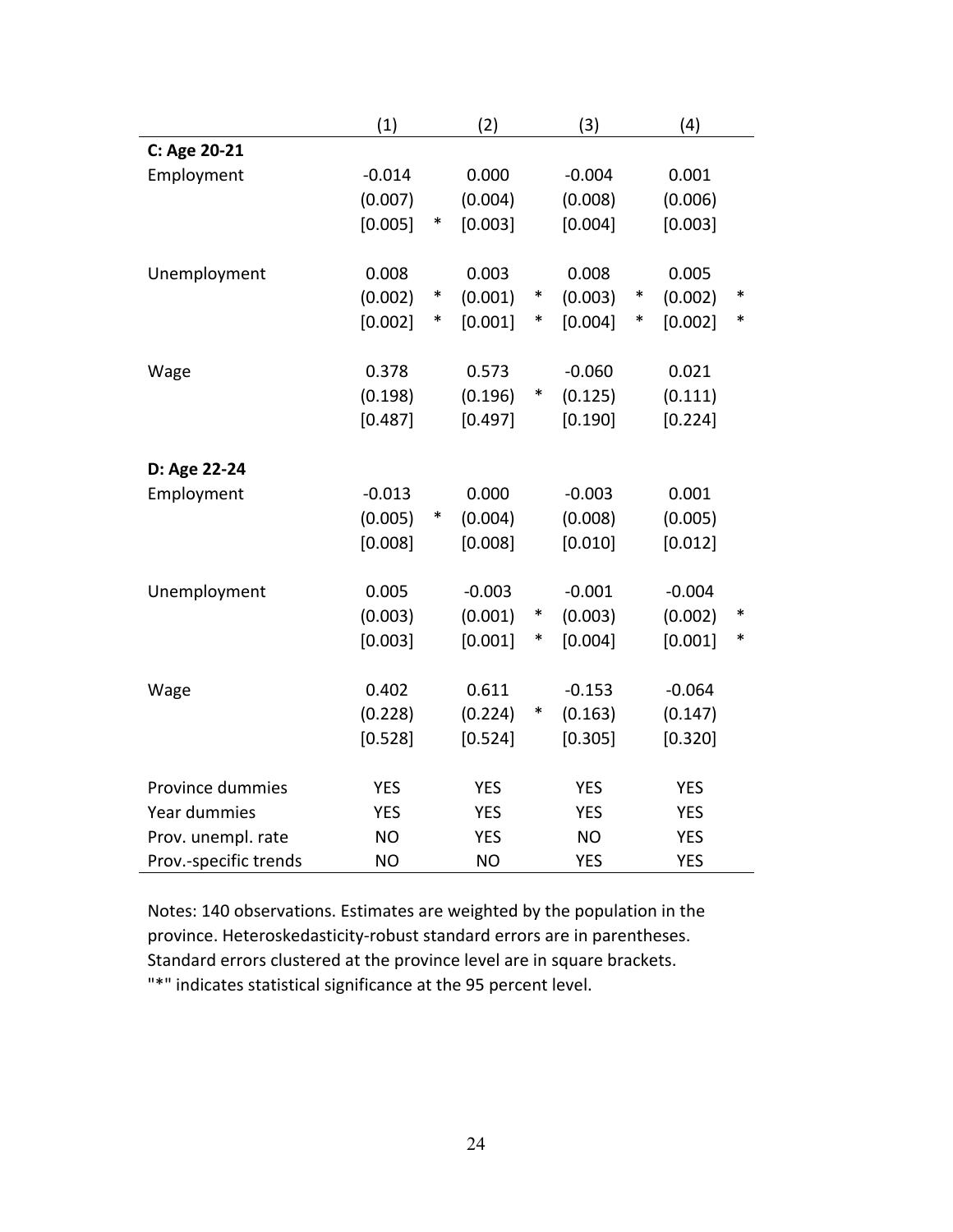|             |          |        |         |        |         | Teenagers age 15-16 only (marginal effects)                       |        |          |          |        |          |        |          |   |
|-------------|----------|--------|---------|--------|---------|-------------------------------------------------------------------|--------|----------|----------|--------|----------|--------|----------|---|
|             |          |        |         |        |         | Effect on the Probability of being employed and earning at least: |        |          |          |        |          |        |          |   |
|             | 0        |        | 6       |        | 7       | 8                                                                 |        | 9        | 10       |        | 11       |        | 12       |   |
| $MW = 6$    | $-0.020$ | $\ast$ | 0.074   | $\ast$ | 0.011   | $-0.010$                                                          |        | $-0.012$ | $-0.008$ |        | $-0.006$ | $\ast$ | $-0.004$ | ∗ |
|             | (0.010)  |        | (0.012) |        | (0.022) | (0.019)                                                           |        | (0.007)  | (0.005)  |        | (0.002)  |        | (0.002)  |   |
| $MW = 7$    | $-0.030$ |        | 0.047   | $\ast$ | 0.061   | 0.005                                                             |        | $-0.002$ | $-0.001$ |        | $-0.004$ |        | $-0.003$ |   |
|             | (0.016)  |        | (0.020) |        | (0.055) | (0.022)                                                           |        | (0.012)  | (0.007)  |        | (0.002)  |        | (0.002)  |   |
| $MW = 8$    | $-0.048$ | ∗      | 0.025   |        | 0.030   | 0.054                                                             | $\ast$ | $-0.006$ | $-0.007$ |        | $-0.007$ | $\ast$ | $-0.006$ |   |
|             | (0.023)  |        | (0.027) |        | (0.058) | (0.023)                                                           |        | (0.010)  | (0.007)  |        | (0.003)  |        | (0.003)  |   |
| $MW = 9$    | $-0.035$ |        | 0.039   |        | 0.041   | 0.078                                                             | $\ast$ | 0.021    | $-0.002$ |        | $-0.006$ |        | $-0.005$ |   |
|             | (0.021)  |        | (0.025) |        | (0.063) | (0.024)                                                           |        | (0.020)  | (0.008)  |        | (0.003)  |        | (0.003)  |   |
| $MW = 10$   | $-0.017$ |        | 0.060   | $\ast$ | 0.079   | 0.115                                                             | $\ast$ | 0.049    | 0.028    | $\ast$ | $-0.002$ |        | $-0.002$ |   |
|             | (0.014)  |        | (0.019) |        | (0.057) | (0.025)                                                           |        | (0.032)  | (0.012)  |        | (0.003)  |        | (0.003)  |   |
| Proportion: | 0.255    |        | 0.249   |        | 0.218   | 0.130                                                             |        | 0.068    | 0.035    |        | 0.014    |        | 0.010    |   |

Table 4: Distribution regression Estimates of the Effect of the Minimum Wage

Notes: 140 observations. Estimates are weighted by the population in the province. All models

also include controls for the provincial unemployment rate and province‐specific linear trends.

The base category for the minimum wage is \$5. Estimates are based on log odds regressions

where coefficients have been transformed in marginal effects.

Standard errors clustered at the province level in parentheses.

"\*" indicates statistical significance at the 95 percent level.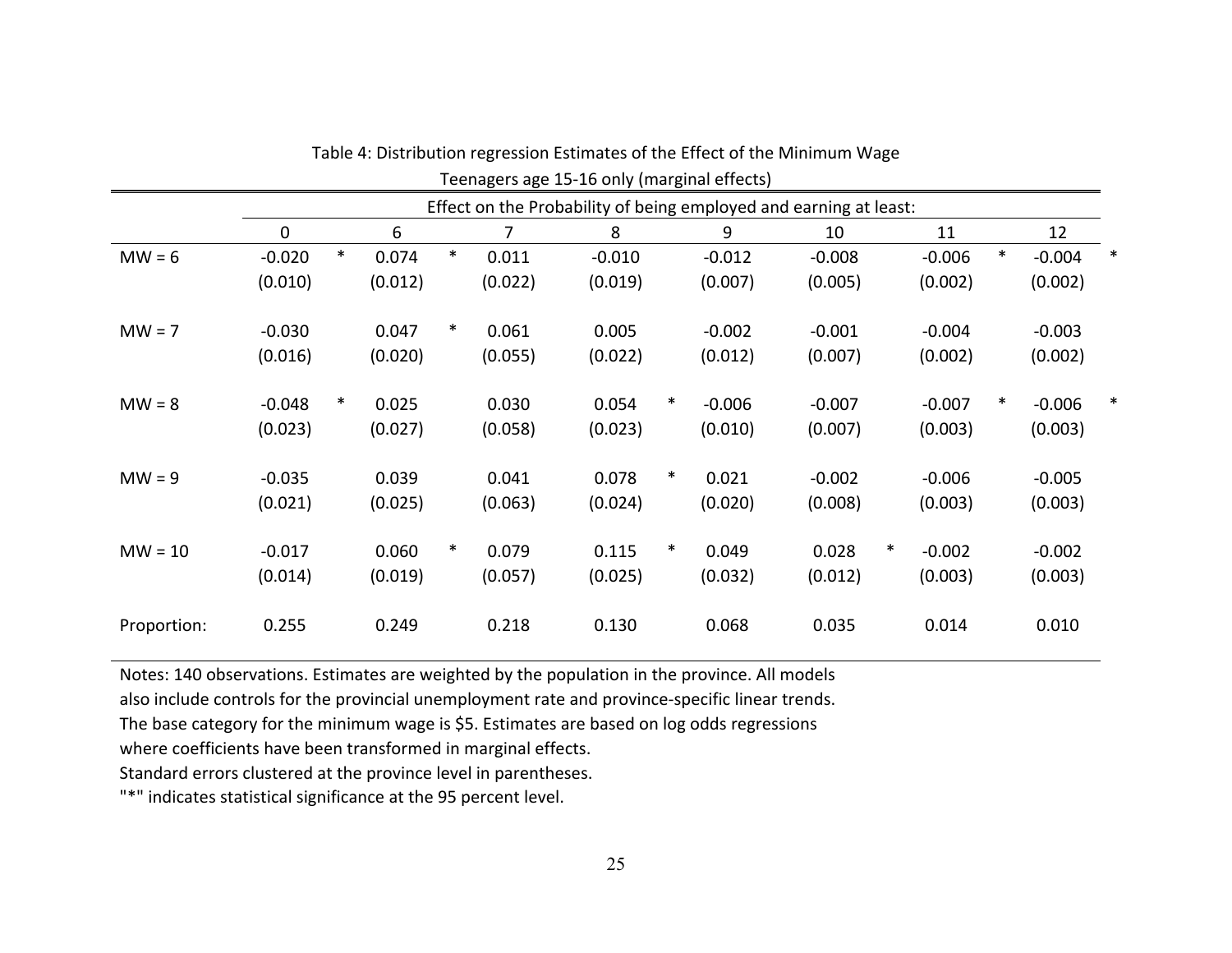|             |          | All teenagers age 15-19 (marginal effects) |         |        |         |          |        |          |                                                                   |        |         |          |
|-------------|----------|--------------------------------------------|---------|--------|---------|----------|--------|----------|-------------------------------------------------------------------|--------|---------|----------|
|             |          |                                            |         |        |         |          |        |          | Effect on the Probability of being employed and earning at least: |        |         |          |
|             | 0        |                                            | 6       |        | 7       | 8        |        | 9        | 10                                                                |        | 11      | 12       |
| $MW = 6$    | $-0.010$ |                                            | 0.133   | $\ast$ | 0.016   | $-0.013$ |        | $-0.015$ | $-0.001$                                                          |        | 0.001   | $-0.017$ |
|             | (0.012)  |                                            | (0.016) |        | (0.033) | (0.034)  |        | (0.018)  | (0.022)                                                           |        | (0.017) | (0.086)  |
| $MW = 7$    | $-0.026$ |                                            | 0.097   | $\ast$ | 0.096   | 0.013    |        | 0.009    | 0.025                                                             |        | 0.011   | 0.042    |
|             | (0.019)  |                                            | (0.027) |        | (0.076) | (0.041)  |        | (0.035)  | (0.031)                                                           |        | (0.020) | (0.102)  |
| $MW = 8$    | $-0.057$ | $\ast$                                     | 0.059   |        | 0.042   | 0.099    | $\ast$ | 0.002    | 0.014                                                             |        | 0.004   | $-0.004$ |
|             | (0.025)  |                                            | (0.033) |        | (0.082) | (0.043)  |        | (0.025)  | (0.031)                                                           |        | (0.020) | (0.110)  |
| $MW = 9$    | $-0.057$ | $\ast$                                     | 0.061   | $\ast$ | 0.041   | 0.137    | $\ast$ | 0.055    | 0.021                                                             |        | 0.003   | $-0.013$ |
|             | (0.026)  |                                            | (0.032) |        | (0.087) | (0.043)  |        | (0.038)  | (0.033)                                                           |        | (0.021) | (0.110)  |
| $MW = 10$   | $-0.053$ | $\ast$                                     | 0.072   | $\ast$ | 0.075   | 0.200    | $\ast$ | 0.111    | 0.098                                                             | $\ast$ | 0.011   | 0.006    |
|             | (0.020)  |                                            | (0.026) |        | (0.078) | (0.047)  |        | (0.061)  | (0.039)                                                           |        | (0.021) | (0.099)  |
| Proportion: | 0.422    |                                            | 0.414   |        | 0.381   | 0.248    |        | 0.152    | 0.093                                                             |        | 0.046   | 0.034    |

| Table 5: Distribution regression Estimates of the Effect of the Minimum Wage: |
|-------------------------------------------------------------------------------|
|-------------------------------------------------------------------------------|

Notes: 140 observations. Estimates are weighted by the population in the province. All models also include controls for the provincial unemployment rate and province‐specific linear trends.

The base category for the minimum wage is \$5. Estimates are based on log odds regressions

where coefficients have been transformed in marginal effects.

Standard errors clustered at the province level in parentheses.

"\*" indicates statistical significance at the 95 percent level.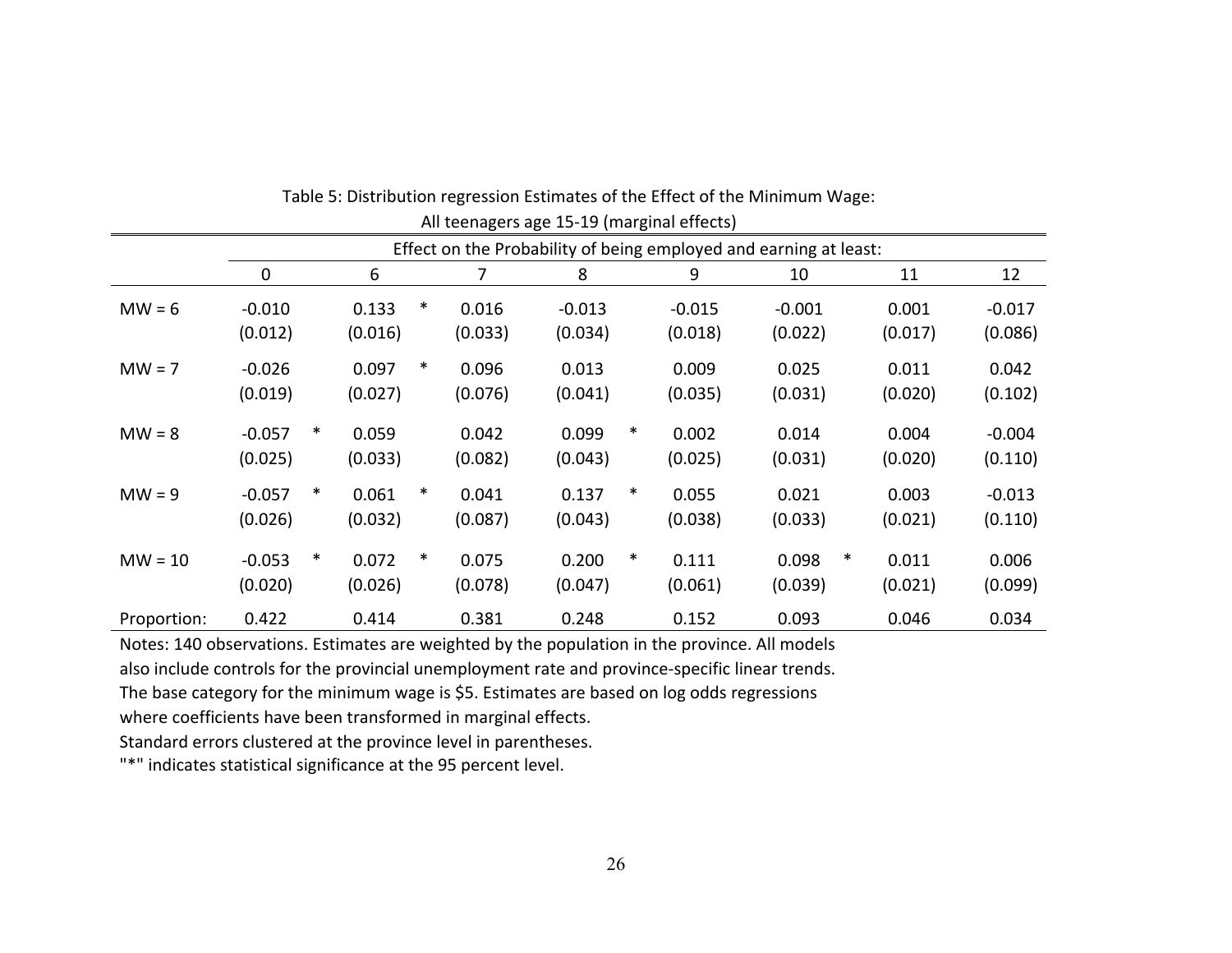|             | Young Adults Age 20-24 (marginal effects) |        |          |        |         |        |                                                                   |  |          |  |          |  |          |        |          |   |
|-------------|-------------------------------------------|--------|----------|--------|---------|--------|-------------------------------------------------------------------|--|----------|--|----------|--|----------|--------|----------|---|
|             |                                           |        |          |        |         |        | Effect on the Probability of being employed and earning at least: |  |          |  |          |  |          |        |          |   |
|             | 0                                         |        | 6        |        | 7       |        | 8                                                                 |  | 9        |  | 10       |  | 11       |        | 12       |   |
| $MW = 6$    | $-0.021$                                  | $\ast$ | 0.021    | $\ast$ | 0.018   | $\ast$ | $-0.016$                                                          |  | $-0.026$ |  | $-0.033$ |  | $-0.041$ | $\ast$ | $-0.047$ | ∗ |
|             | (0.008)                                   |        | (0.010)  |        | (0.009) |        | (0.012)                                                           |  | (0.018)  |  | (0.020)  |  | (0.016)  |        | (0.017)  |   |
| $MW = 7$    | $-0.031$                                  |        | 0.005    |        | 0.027   |        | $-0.015$                                                          |  | $-0.040$ |  | $-0.048$ |  | $-0.051$ |        | $-0.056$ |   |
|             | (0.017)                                   |        | (0.015)  |        | (0.019) |        | (0.018)                                                           |  | (0.036)  |  | (0.036)  |  | (0.036)  |        | (0.037)  |   |
| $MW = 8$    | $-0.045$                                  |        | $-0.013$ |        | 0.003   |        | 0.002                                                             |  | $-0.057$ |  | $-0.076$ |  | $-0.084$ |        | $-0.090$ |   |
|             | (0.024)                                   |        | (0.022)  |        | (0.023) |        | (0.020)                                                           |  | (0.037)  |  | (0.048)  |  | (0.048)  |        | (0.049)  |   |
| $MW = 9$    | $-0.031$                                  |        | 0.002    |        | 0.018   |        | 0.018                                                             |  | $-0.020$ |  | $-0.067$ |  | $-0.085$ |        | $-0.095$ |   |
|             | (0.023)                                   |        | (0.022)  |        | (0.028) |        | (0.025)                                                           |  | (0.037)  |  | (0.053)  |  | (0.055)  |        | (0.056)  |   |
| $MW = 10$   | $-0.015$                                  |        | 0.019    |        | 0.046   |        | 0.050                                                             |  | 0.020    |  | 0.004    |  | $-0.057$ |        | $-0.095$ |   |
|             | (0.019)                                   |        | (0.018)  |        | (0.025) |        | (0.026)                                                           |  | (0.040)  |  | (0.052)  |  | (0.056)  |        | (0.056)  |   |
| Proportion: | 0.686                                     |        | 0.682    |        | 0.665   |        | 0.599                                                             |  | 0.518    |  | 0.447    |  | 0.356    |        | 0.310    |   |

Notes: 140 observations. Estimates are weighted by the population in the province. All models

also include controls for the provincial unemployment rate and province‐specific linear trends.

The base category for the minimum wage is \$5. Estimates are based on log odds regressions

where coefficients have been transformed in marginal effects.

Standard errors clustered at the province level in parentheses.

"\*" indicates statistical significance at the 95 percent level.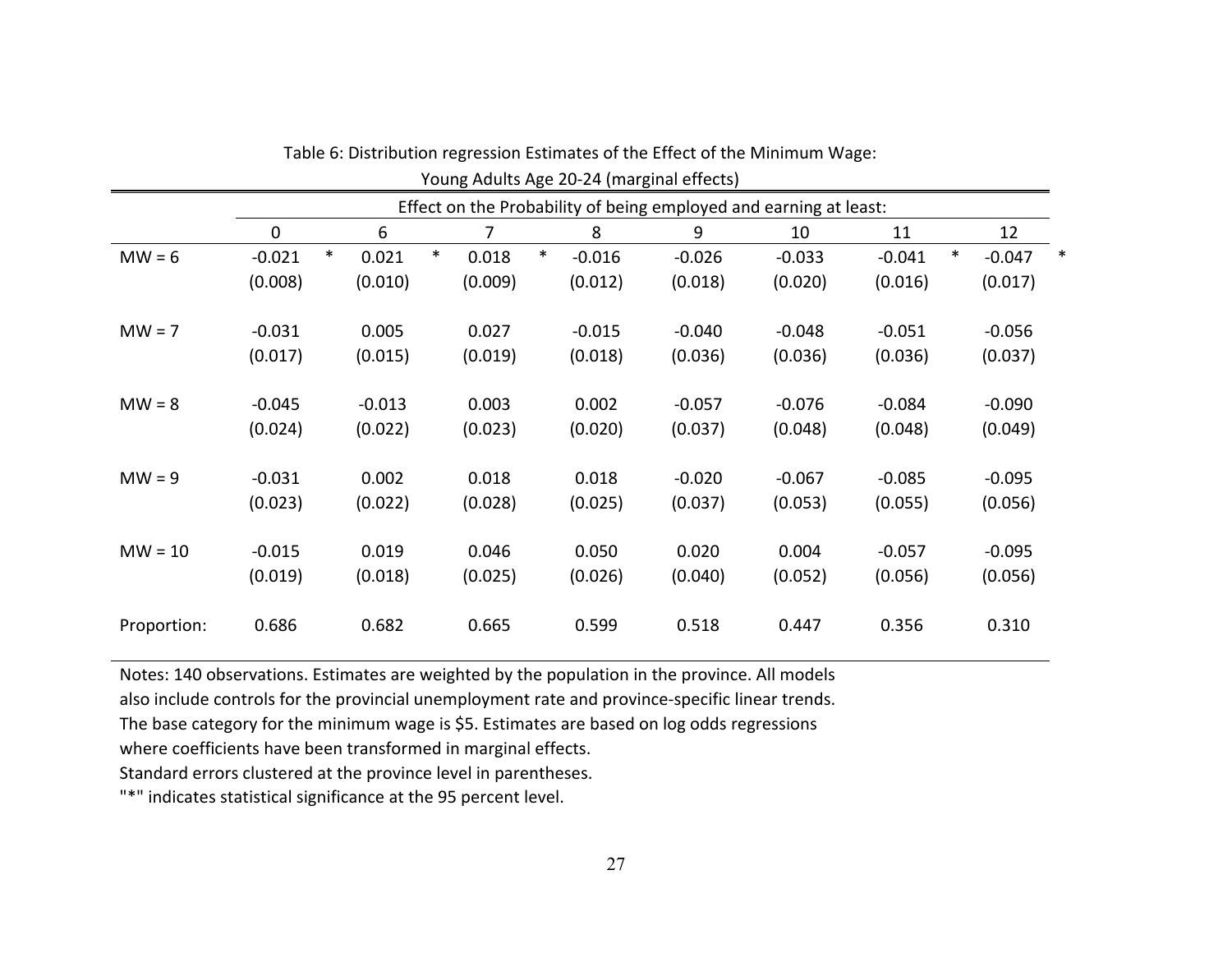



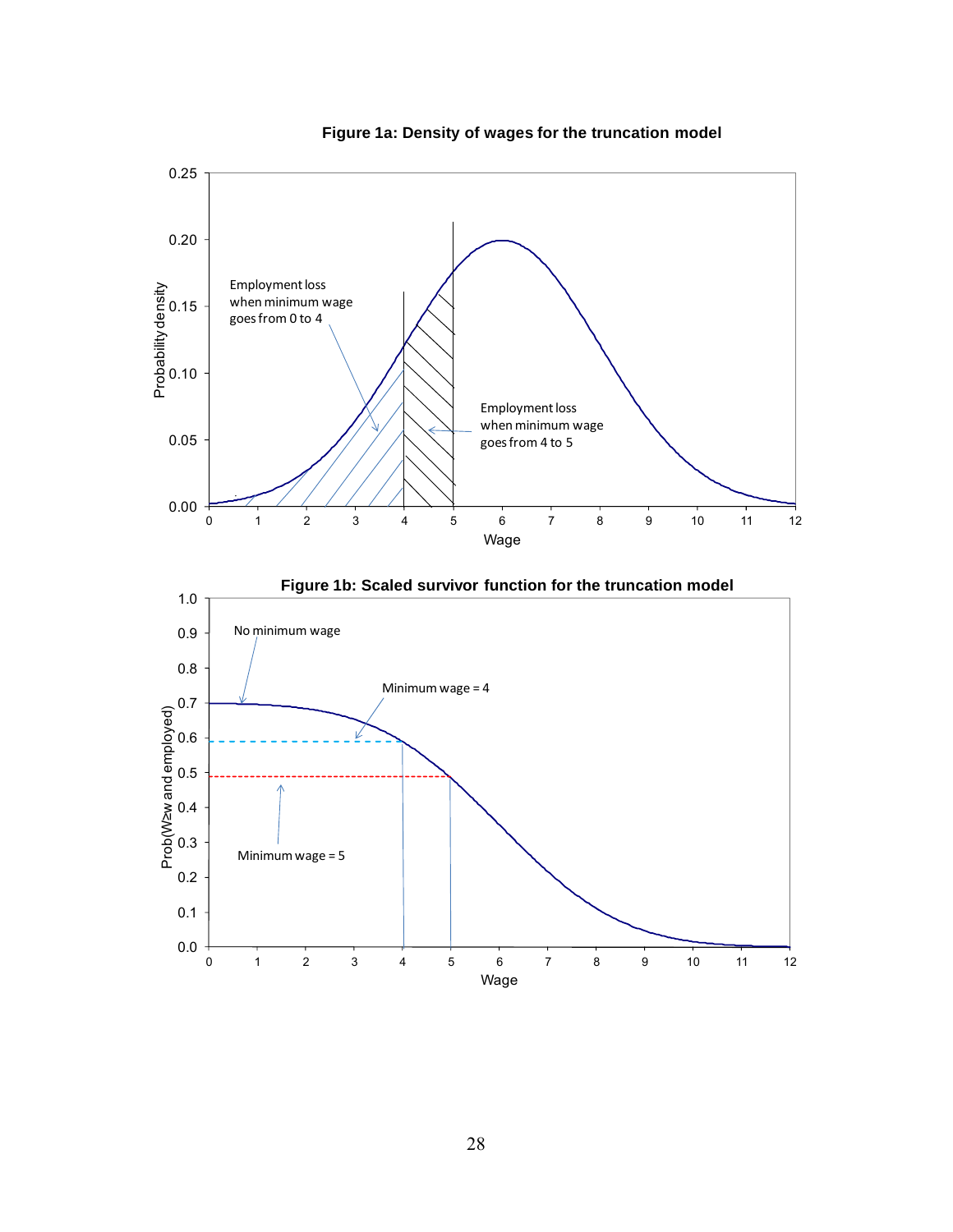



**Figure 2a: Density of wagesfor the pure spike model**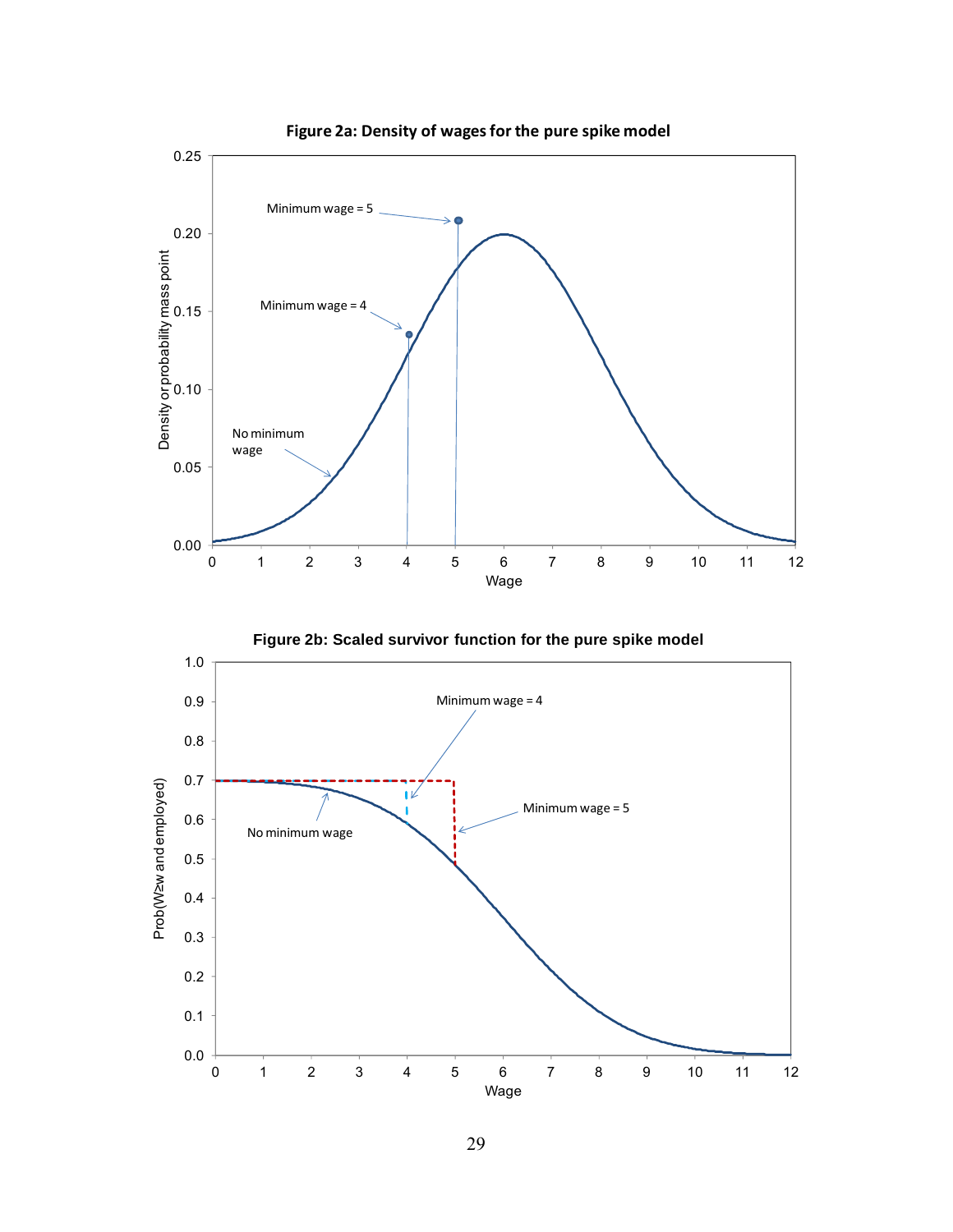

**Figure 3: Spike with some disemployment effects**



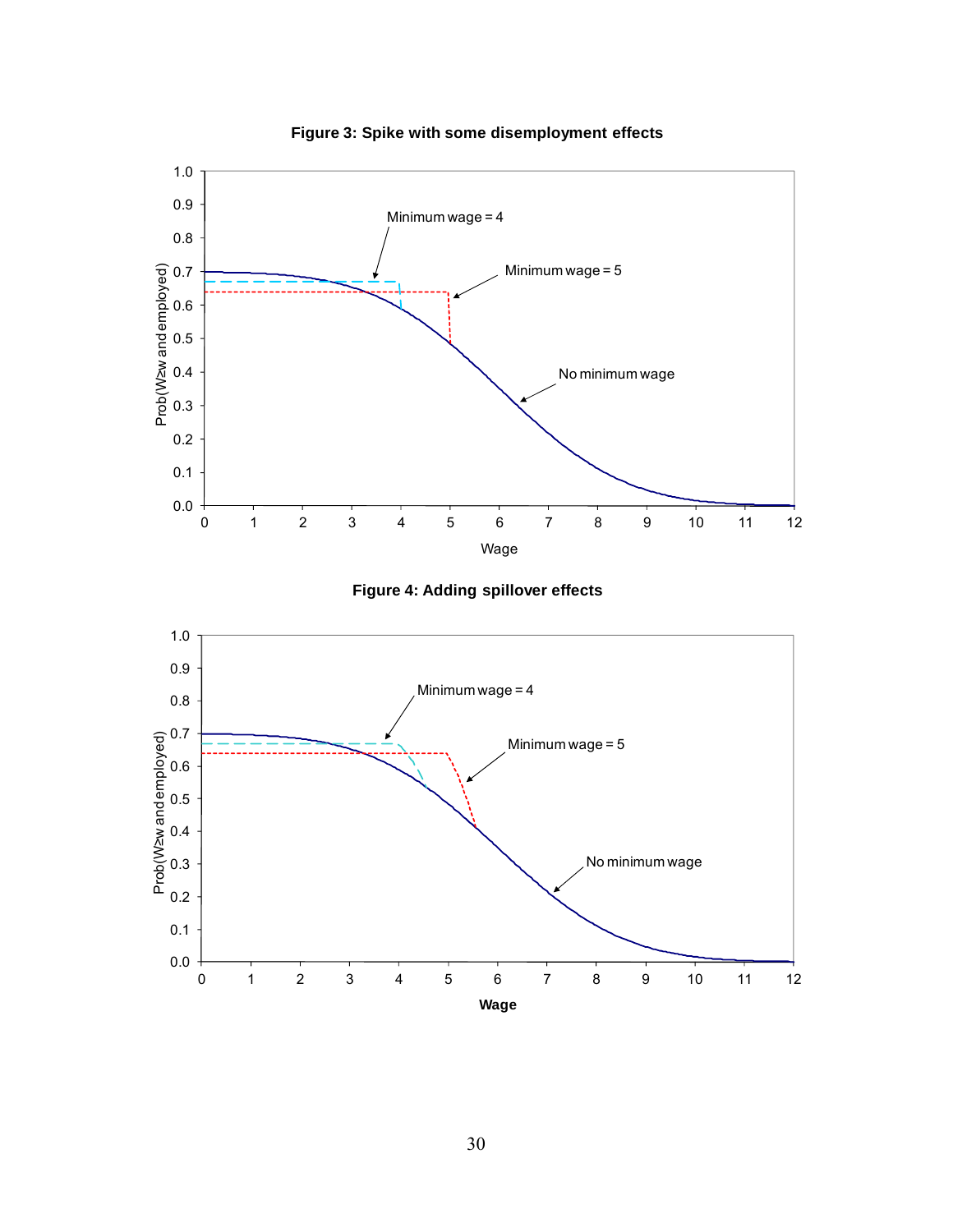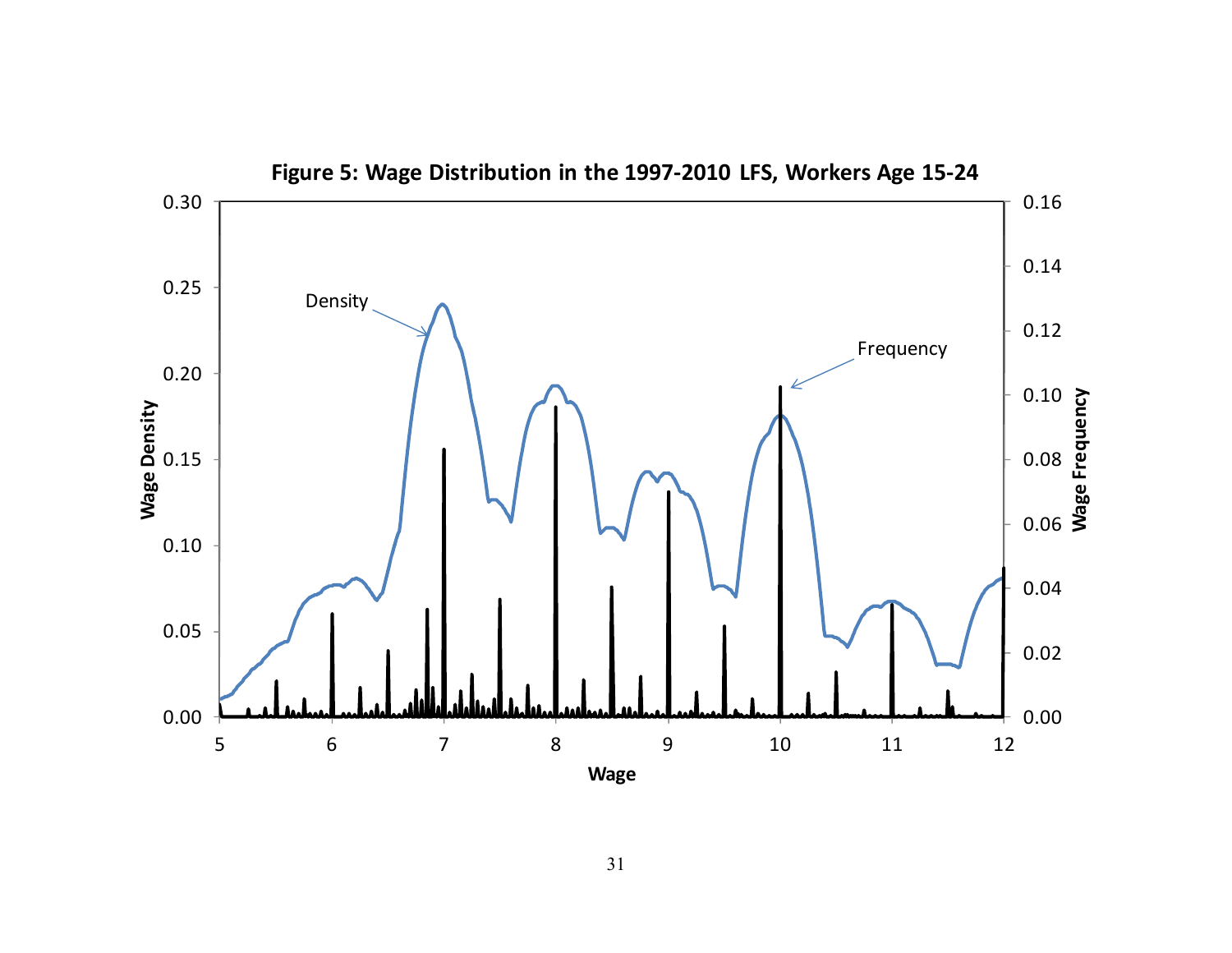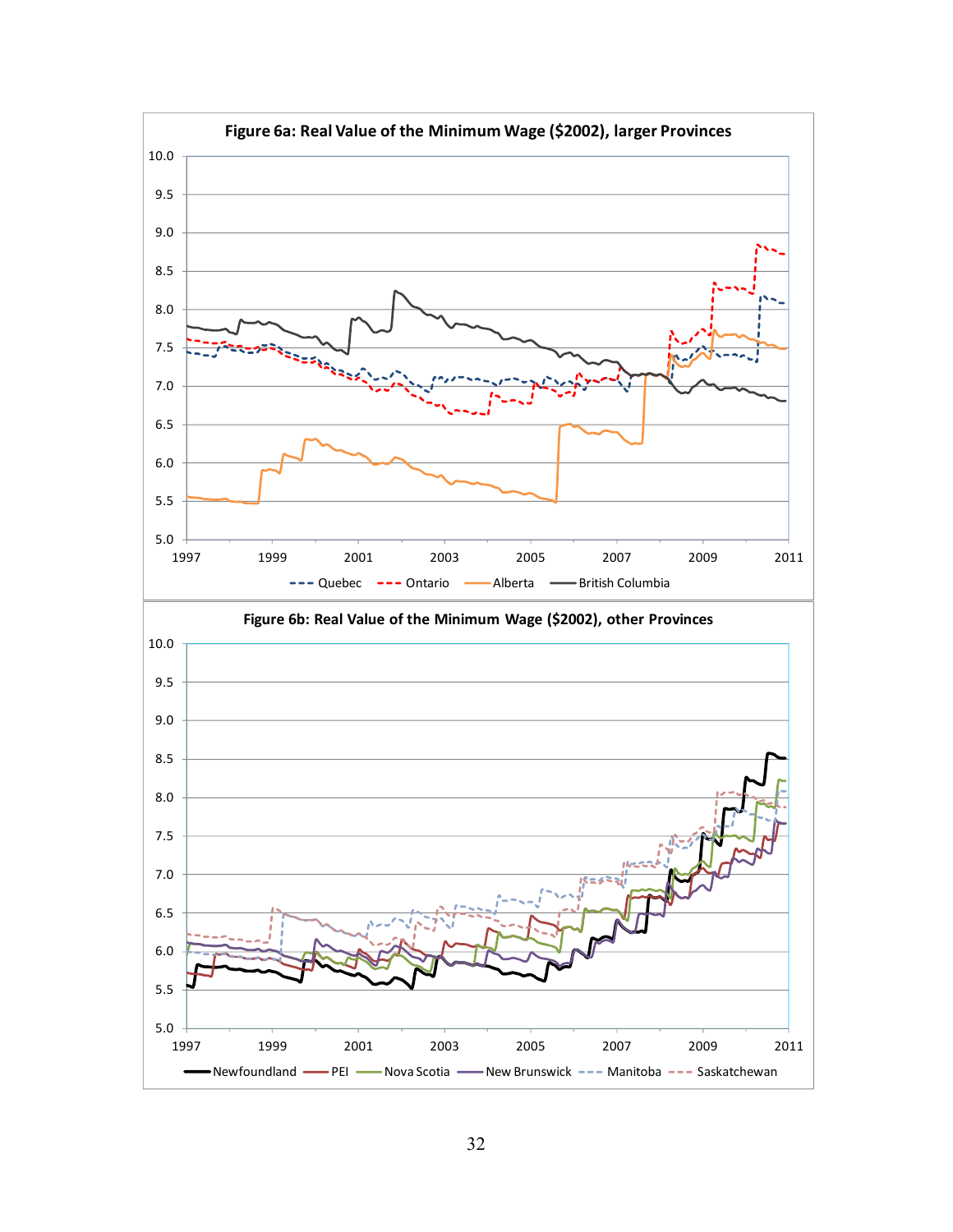

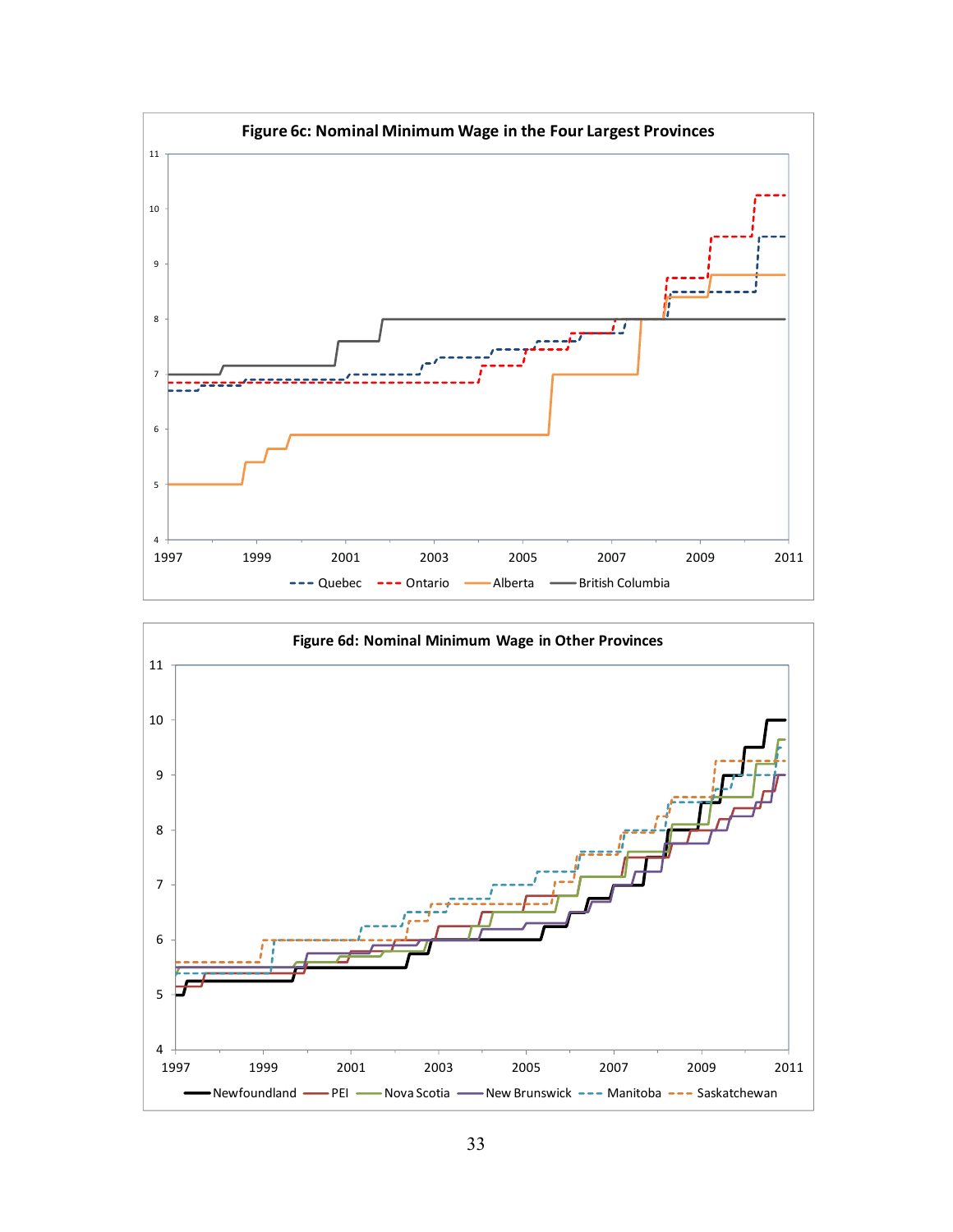|                                                          |         | Sample                          |                      |                                         |
|----------------------------------------------------------|---------|---------------------------------|----------------------|-----------------------------------------|
| % of workers<br>with wages<br>rounded at<br>the nearest: | All     | Wage $\approx$ =<br>to min wage | $Wage =$<br>min wage | Predicted by<br>uniform<br>distribution |
|                                                          |         |                                 |                      |                                         |
| Dollar                                                   | 47.1    | 49.3                            | 31.4                 | 1.0                                     |
| 50 cents                                                 | 14.8    | 14.9                            | 14.2                 | 1.0                                     |
| 25 cents                                                 | 8.6     | 8.1                             | 12.5                 | 2.0                                     |
| 10 cents                                                 | 5.1     | 4.3                             | 11.1                 | 8.0                                     |
| Total:                                                   | 75.7    | 76.6                            | 69.3                 | 12.0                                    |
| Other wage<br>values:                                    | 24.3    | 23.4                            | 30.7                 | 88.0                                    |
| Observations:                                            | 1474077 | 1295951                         | 178126               |                                         |

Appendix Table A1: Heaping in the LFS data

Notes: Data for all wage and salary workers age 15‐24 from the 1997‐2010 Labour Force Survey. Wage categories (dollar, 50 cents, 25 cents, 10 cents) are exclusive. For instance, \$7.00 falls under the "dollar" category but none of the others, \$7.50 falls under the "50 cents" category but not "25 cents" or "10 cents",

etc.